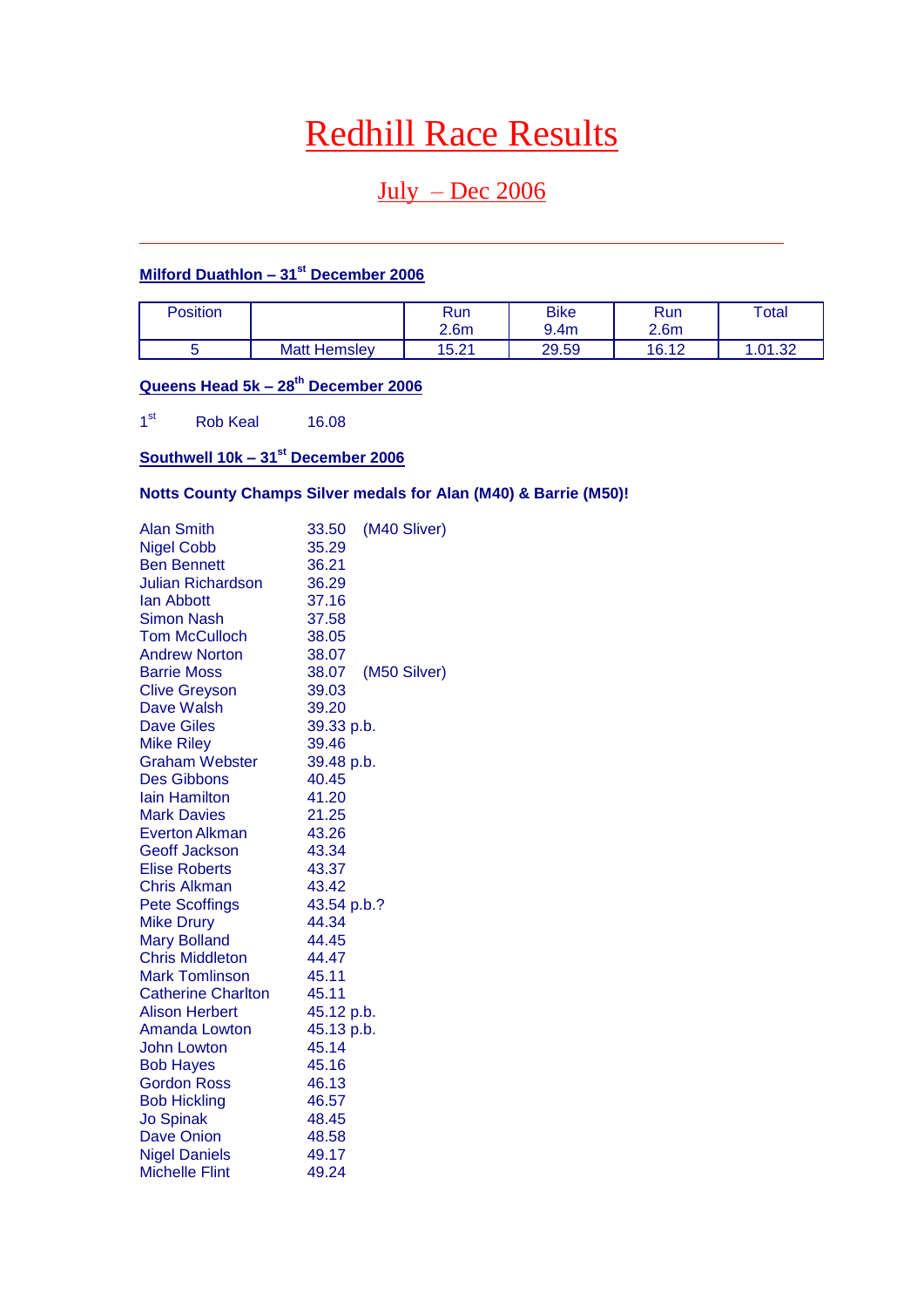| Dennis Reeson<br>Pat McGovern<br><b>Jo Stocks</b><br>Liz Green Davies<br><b>Bev Barnes</b><br>Michelle Yates<br><b>Sally Montgomery</b><br><b>Colin Peat</b><br>Jane Wheatley<br><b>Richard Wheatley</b><br><b>Kate Maltby</b><br>Annette Pilkington | 49.52<br>50.22<br>51.08<br>51.09<br>53.08<br>53.19<br>54.26 p.b.<br>55.01<br>55.50<br>55.51<br>56.06<br>57.39 |
|------------------------------------------------------------------------------------------------------------------------------------------------------------------------------------------------------------------------------------------------------|---------------------------------------------------------------------------------------------------------------|
| <u> Wollaton Park relays – 27<sup>th</sup> December 2006</u>                                                                                                                                                                                         |                                                                                                               |
| <b>Paul Newton</b><br><b>Mark Yates</b><br><b>Alison Herbert</b><br><b>Simon Nash</b>                                                                                                                                                                | 12.58<br>13.17<br>17.04<br>$14.15(10^{th})$                                                                   |
| Pete Scoffings<br><b>Tony Lowe</b><br><b>Helen Lowe</b><br><b>Noel McGinuess</b>                                                                                                                                                                     | 15.48<br>14.08<br>18.26<br>15.20 $(24^{th})$                                                                  |
| <b>John Lowton</b><br><b>Andy Stredder</b><br><b>Amanda Lowton</b><br><b>Pete Scoffings</b>                                                                                                                                                          | 15.20<br>15.44<br>17.35<br>16.21 $(27th)$                                                                     |
| Amanda English<br>Jo Stocks<br>Jo Croc<br>Emma Futcher<br><b>Michelle Flint</b>                                                                                                                                                                      | 20.02<br>20.02<br>17.10<br>19.58 $(50^{th})$                                                                  |
| Luton marathon - 3 <sup>rd</sup> December 2006                                                                                                                                                                                                       |                                                                                                               |
| 4<br><b>Matthew Clapp</b>                                                                                                                                                                                                                            | 2.45.27                                                                                                       |
| <u> Bolsover 10k – 17<sup>th</sup> December 2006</u>                                                                                                                                                                                                 |                                                                                                               |
| Andy W is 1 <sup>st</sup> Vet at Bolsover!                                                                                                                                                                                                           |                                                                                                               |
| <b>Andy Wetherill</b><br><b>Andrew Norton</b><br><b>Dave Onion</b><br><b>Phil Hopewell</b><br><b>Lisa Hopewell</b><br><u> Telford 10k – 17<sup>th</sup> December 2006</u>                                                                            | 33.55<br>39.26<br>48.54<br>60.04<br>60.33                                                                     |
| <b>Rob Keal</b>                                                                                                                                                                                                                                      | 32.45 p.b.                                                                                                    |
| <b>Ben Bennett</b>                                                                                                                                                                                                                                   | 35.33                                                                                                         |
|                                                                                                                                                                                                                                                      |                                                                                                               |

## **Trukey Trot, ½ marathon, Keyworth – 10th December 2006**

## **Jim is 1st M60 at Keyworth!**

| <b>Matt Stratford</b> | 76.30 |
|-----------------------|-------|
| <b>Ben Bennett</b>    | 77.41 |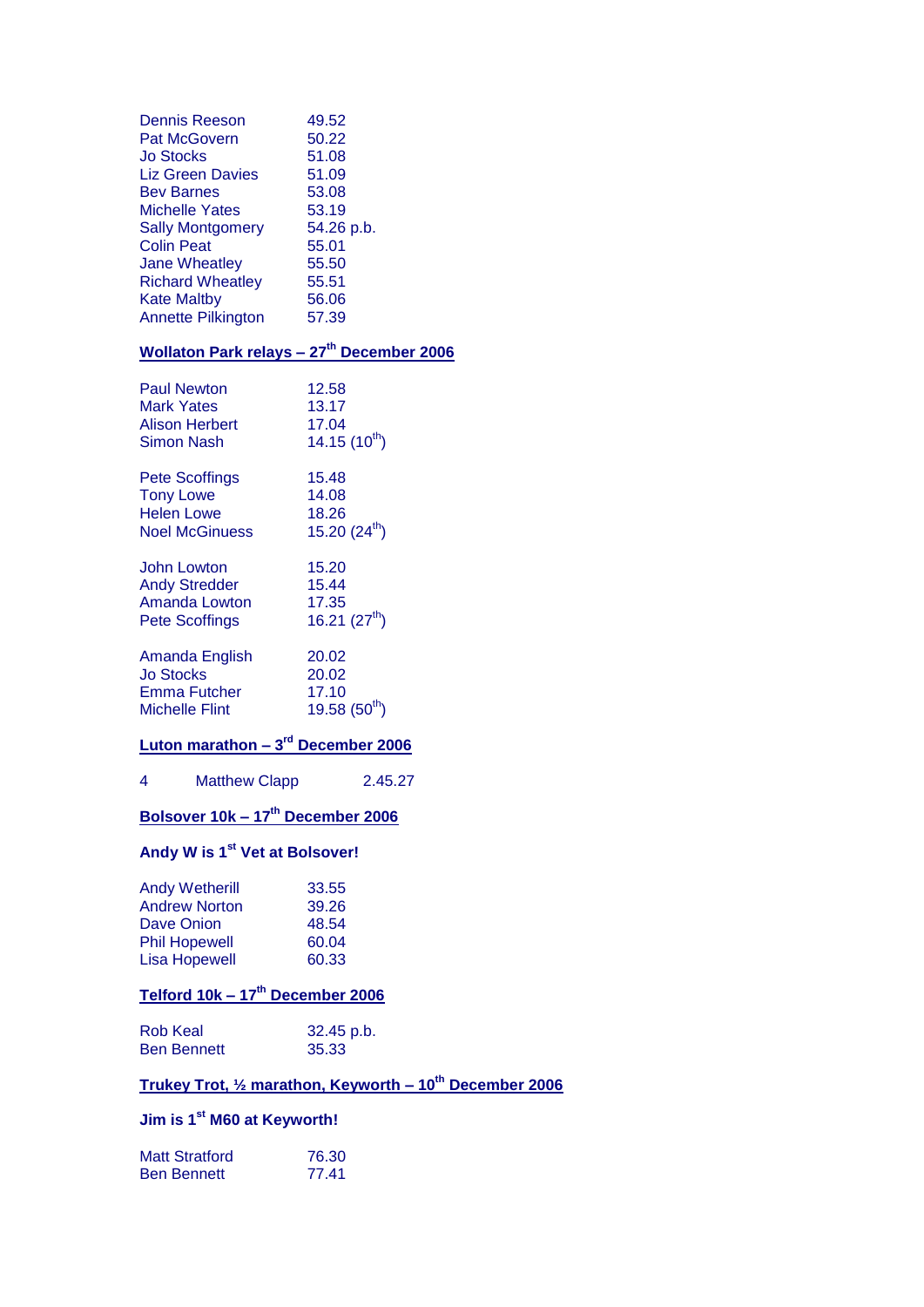| <b>Pete Gillespie</b>     | 83.38                       |
|---------------------------|-----------------------------|
| <b>Tony Lowe</b>          | 83.55                       |
| <b>Kevin Brown</b>        | 84.03                       |
| <b>Kevin Squires</b>      | 84.20                       |
| Simon Nash                | 84.56                       |
| <b>Tim Metcalfe</b>       | 85.07                       |
| lan Beckingham            | 86.08                       |
| <b>Emily Rose</b>         | 86.34 p.b.                  |
| <b>Mark Anslow</b>        | 87.11                       |
| <b>Mike Riley</b>         | 87.21 p.b.                  |
| Jim Munroe                | 92.06 (1 <sup>st</sup> M60) |
| <b>Elsie Roberts</b>      | 96.36                       |
| <b>Paul Stacey</b>        | 96.52                       |
| <b>Mary Bolland</b>       | 97.47 p.b.                  |
| <b>Alison Herbert</b>     | 98.23 p.b.                  |
| <b>Mike Drury</b>         | 98.41                       |
| <b>Karyn Stander</b>      | 101.02 p.b.                 |
| <b>Catherine Charlton</b> | 102.03                      |
| Emma Futcher              | 102.41 p.b.                 |
| <b>Steve Gelderd</b>      | 102.52                      |
| Amanda Lowton             | 103.24 p.b.                 |
| John Lowton               | 103.24                      |
| <b>Helen Lowe</b>         | 106.18 p.b.?                |
| <b>Jo Spinak</b>          | 107.05                      |
| Dave Onion                | 108.43                      |
| <b>Rachel Martin</b>      | 111.03                      |
| <b>Dennis Reeson</b>      | 113.41                      |
| <b>Michelle Flint</b>     | 114.54                      |
| <b>Gill Salmon</b>        | 121.17                      |
| <b>Liz Green-Davies</b>   | 121.21                      |
| <b>Beth Cooper</b>        | 123.44                      |
| Nikki Dixon               | 140.35                      |

### **Sneyd Striders 10m – 10th December 2006**

Andrew Norton 65.48 p.b.

#### **North Midlands X/country, race 3, Berry Hill – 2<sup>nd</sup> December**

### **In the strongest fields seen for a long time Redhill Men Vets are 1st & Ladies 2nd at Berry Hill! Overall both the Ladies and Men Vets lead in the series.**

| 8   | Alan Smith            | 9  | <b>Sharon Sm</b>    |
|-----|-----------------------|----|---------------------|
| 22  | <b>Andy Wetherill</b> | 11 | <b>Toni Minnit</b>  |
| 40  | <b>Tony Lowe</b>      | 16 | <b>Emily Rose</b>   |
| 48  | <b>Mark Yates</b>     | 42 | <b>Karyn Stan</b>   |
| 66  | <b>Paul Clarke</b>    | 46 | <b>Catherine C</b>  |
| 76  | <b>Nigel Cobb</b>     | 47 | <b>Alison Herb</b>  |
| 78  | <b>Kevin Squires</b>  | 50 | <b>Emma Futd</b>    |
| 82  | <b>Simon Nash</b>     | 51 | <b>Helen Lowe</b>   |
| 91  | lan Abbott            | 52 | Amanda Lo           |
| 96  | <b>Kevin Brown</b>    | 58 | <b>Sally Plasto</b> |
| 98  | <b>Clive Greyson</b>  | 72 | Michelle Fli        |
| 102 | <b>Noel McGinuiss</b> | 74 | <b>Gill Salmon</b>  |
| 106 | <b>Martyn McHale</b>  |    |                     |
| 108 | Nigel Lever           |    |                     |
| 109 | <b>lan Hales</b>      |    |                     |
| 111 | <b>Matt Hemsley</b>   |    |                     |
| 114 | <b>Tom McCullouch</b> |    |                     |
| 125 | Mike Riley            |    |                     |

8 Alan Smith 9 Sharon Smith rill 11 Toni Minnitti 48 Mark Yates 42 Karyn Stander 46 Catherine Charlton<br>47 Alison Herbert 47 Alison Herbert<br>50 Emma Futcher FREMMA Futcher<br>1981 Helen Lowe 51 Helen Lowe<br>52 Amanda Low Amanda Lowton 58 Sally Plastow<br>72 Michelle Flint 98 Clive Greyson 72 Michelle Flint 2<br>
102 T<sup>4</sup> Gill Salmon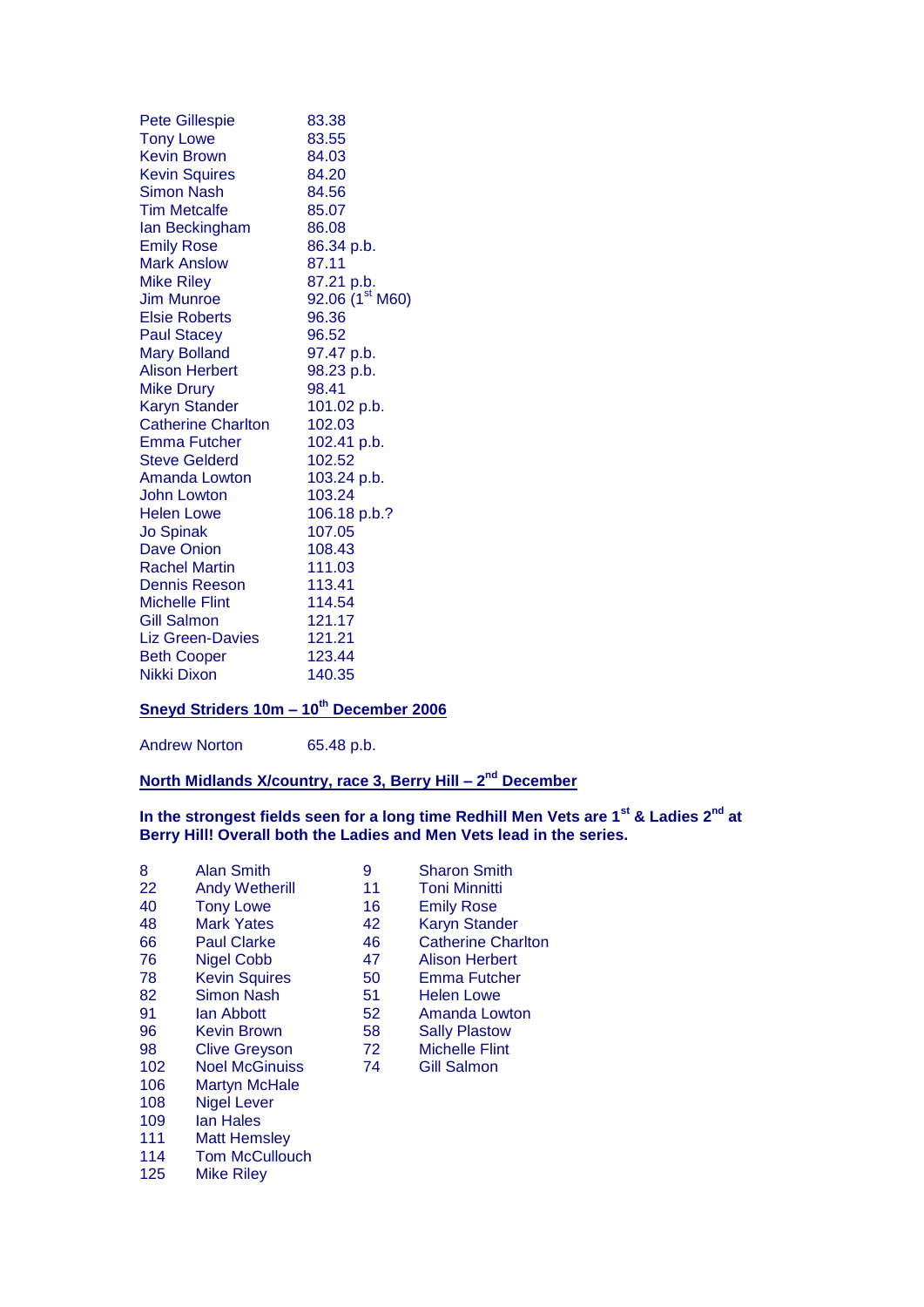- Dave Giles
- Jim Munroe Andy Stredder
- Chris Aihman
- E Aihman
- Geoff Jackson
- 
- 202 Mike Drury<br>213 Dave Martir
- 213 Dave Martin<br>214 Chris Middle
- 214 Chris Middleton<br>226 Maurice Lever Maurice Lever
- 
- 227 Keith Palmer<br>236 Nigel Daniels **Nigel Daniels**

**Florence marathon – 26th November 2006**

Jo Stocks 3.58.53 p.b.

**East Mids X/c, race 2, Trent Meadows, Long Eaton – 26th November 2006**

#### **Matthew is 2nd and Tony 3rd in the mud of Trent Meadows! Redhill Men's Senior A, B, C, D & E all win & Vets are 2nd**

Full results in our results x/c section

| 2  | <b>Matthew Clapp</b>                                           | 22 | <b>Helen Lowe</b> |
|----|----------------------------------------------------------------|----|-------------------|
| 3  | <b>Tony Lowe</b>                                               |    |                   |
| 13 | <b>Simon Nash</b>                                              |    |                   |
| 20 | <b>Matt Hemsley</b>                                            |    |                   |
| 24 | <b>Pete Gillespie</b>                                          |    |                   |
| 27 | Nigel Lever                                                    |    |                   |
| 28 | Mike Riley                                                     |    |                   |
| 29 | <b>Dave Giles</b>                                              |    |                   |
| 30 | Mark Attenborough                                              |    |                   |
| 32 | <b>Mark Anslow</b>                                             |    |                   |
| 34 | <b>Tim Metcalfe</b>                                            |    |                   |
| 42 | Des Gibbons                                                    |    |                   |
| 48 | James Butler                                                   |    |                   |
| 51 | <b>Andy Stredder</b>                                           |    |                   |
| 60 | <b>Paul Stacey</b>                                             |    |                   |
| 64 | <b>Arthur Hancock</b>                                          |    |                   |
| 66 | Chris Alkman                                                   |    |                   |
| 68 | <b>Everton Alkman</b>                                          |    |                   |
| 69 | Dave Martin                                                    |    |                   |
| 71 | <b>Bob Hayes</b>                                               |    |                   |
| 77 | <b>John Truscott</b>                                           |    |                   |
| 87 | <b>Andy Phillips</b>                                           |    |                   |
|    | Clowne $\frac{1}{2}$ marathon - 26 <sup>th</sup> November 2006 |    |                   |

### **Andy wins his favourite ½ marathon (again)!**

| 1.  | <b>Andy Wetherill</b>  | 1.15.35 |
|-----|------------------------|---------|
| 16  | <b>Clive Greyson</b>   | 1.23.54 |
| 24  | Dave Walsh             | 1.25.52 |
| 77  | <b>Mark Davies</b>     | 1.33.13 |
| 94  | <b>Steve Carroll</b>   | 1.35.26 |
| 131 | <b>Chris Middleton</b> | 1.39.34 |
| 185 | <b>Steve Gelderd</b>   | 1.45.22 |
| 186 | <b>Mark Tomlinson</b>  | 1.45.23 |
| 202 | <b>Mike Monks</b>      | 1.46.55 |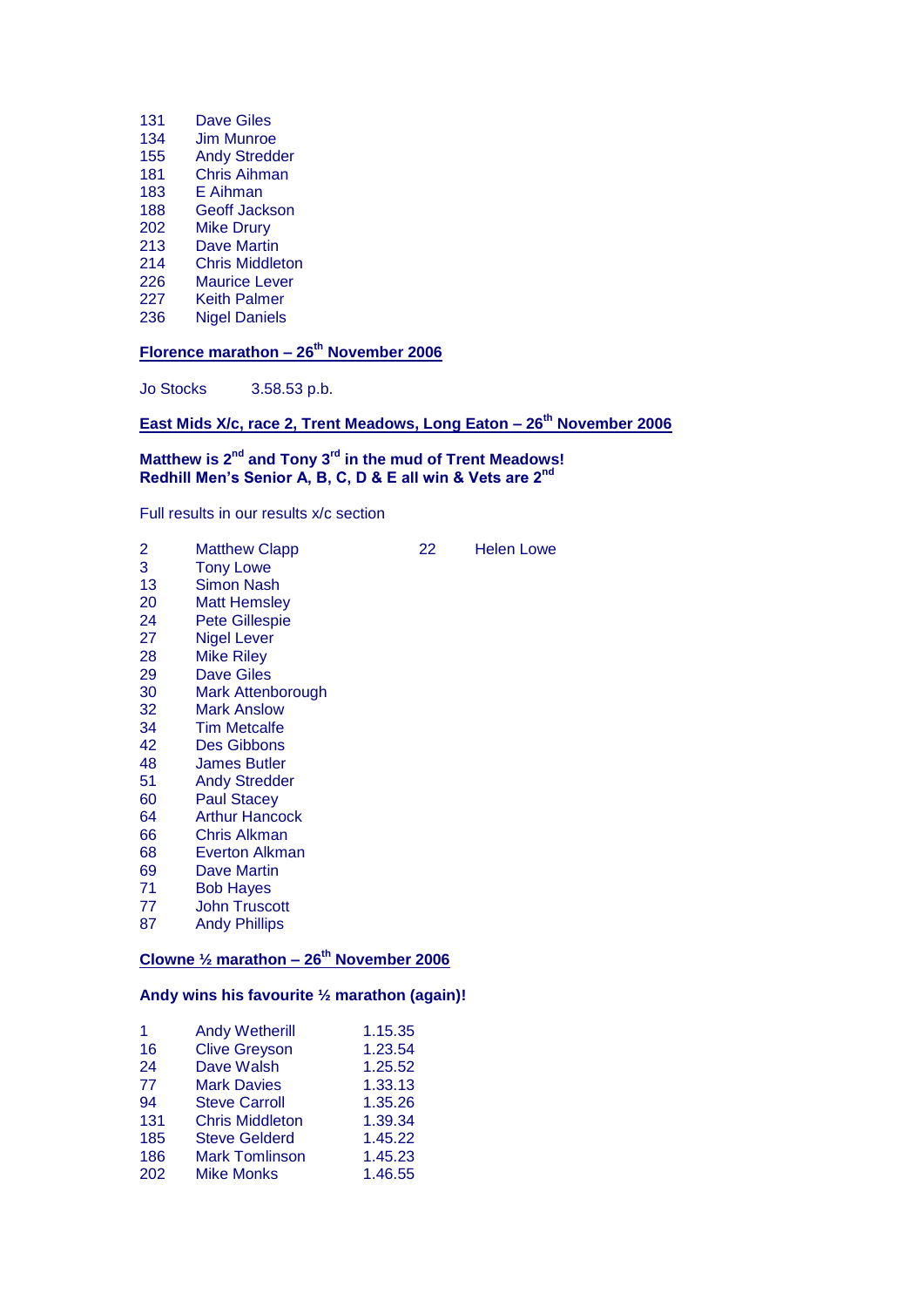| 215 | Dave Onion    | 1.48.19 |
|-----|---------------|---------|
| 249 | Dennis Reeson | 1.51.02 |
| 266 | Jo Spinak     | 1.53.34 |

### **St Neots ½ marathon, Cambridge – 19th November 2006**

#### **2 nd for Rob at St Neots!**

| 2  | Rob Keal           | 73.14 |
|----|--------------------|-------|
| 10 | <b>Ben Bennett</b> | 78.57 |

### **Heanor 10k – 19th November 2006**

**Jim is 1st M60 & Redhill ladies are 1st Senior team at the Heanor pudding run!**

| <b>Tony Lowe</b>       | 37.10                                    |
|------------------------|------------------------------------------|
| lan Abbott             | 37.28                                    |
| Simon Nash             | 38.06                                    |
| <b>Kevin Brown</b>     | 38.32                                    |
| <b>Stan Pascoe</b>     | 38.32                                    |
| <b>Kevin Squires</b>   | 39.23                                    |
| <b>Jim Munroe</b>      | 39.54 (1 <sup>st</sup> M60)              |
| <b>Emily Rose</b>      | 40.10 p.b.                               |
| <b>James Butler</b>    | 41.14                                    |
| <b>Mike Riley</b>      | 41.14                                    |
| <b>Mark Widdowson</b>  | 41.54                                    |
| <b>Paul Stacey</b>     | 42.38                                    |
| Ann Ford               | 42.40                                    |
| <b>Mike Drury</b>      | 43.21                                    |
| <b>Caroline Norton</b> | 43.24 p.b.                               |
| <b>Elsie Roberts</b>   | 45.44                                    |
| <b>Karyn Stander</b>   | 45.49                                    |
| <b>Alison Herbert</b>  | 45.59 p.b. (Worlds Best $\circledcirc$ ) |
| <b>Geoff Jackson</b>   | 46.30                                    |
| <b>Emma Futcher</b>    | 46.41                                    |
| <b>Steve Gelderd</b>   | 46.57                                    |
| Amanda Lowton          | 47.31                                    |
| <b>Keith Palmer</b>    | 47.57                                    |
| Dave Onion             | 48.09                                    |
| <b>Mike Monks</b>      | 48.40                                    |
| <b>Helen Lowe</b>      | 48.47                                    |
| <b>Rachel Martin</b>   | 49.06                                    |
| <b>Lisa Tarry</b>      | 49.23                                    |
| <b>Nigel Daniels</b>   | 49.28                                    |
| <b>Dennis Reeson</b>   | 49.40                                    |
| <b>Pauline Clarke</b>  | 50.20                                    |
| <b>Jo Spinak</b>       | 50.32                                    |
| <b>Michelle Flint</b>  | 50.51                                    |
| <b>Michelle Yates</b>  | 51.39                                    |
| <b>Colin Peet</b>      | 57.57                                    |
| Jacqui Kirk            | 58.52                                    |

### **Midland Counties 5m X/c Championship, Bramcote – 18th November 2006**

#### **Redhill Ladies win Midland 5! Individual medals for Sharon & Emily!**

Full results in x/c results section in link below <http://www.nottsac.co.uk/>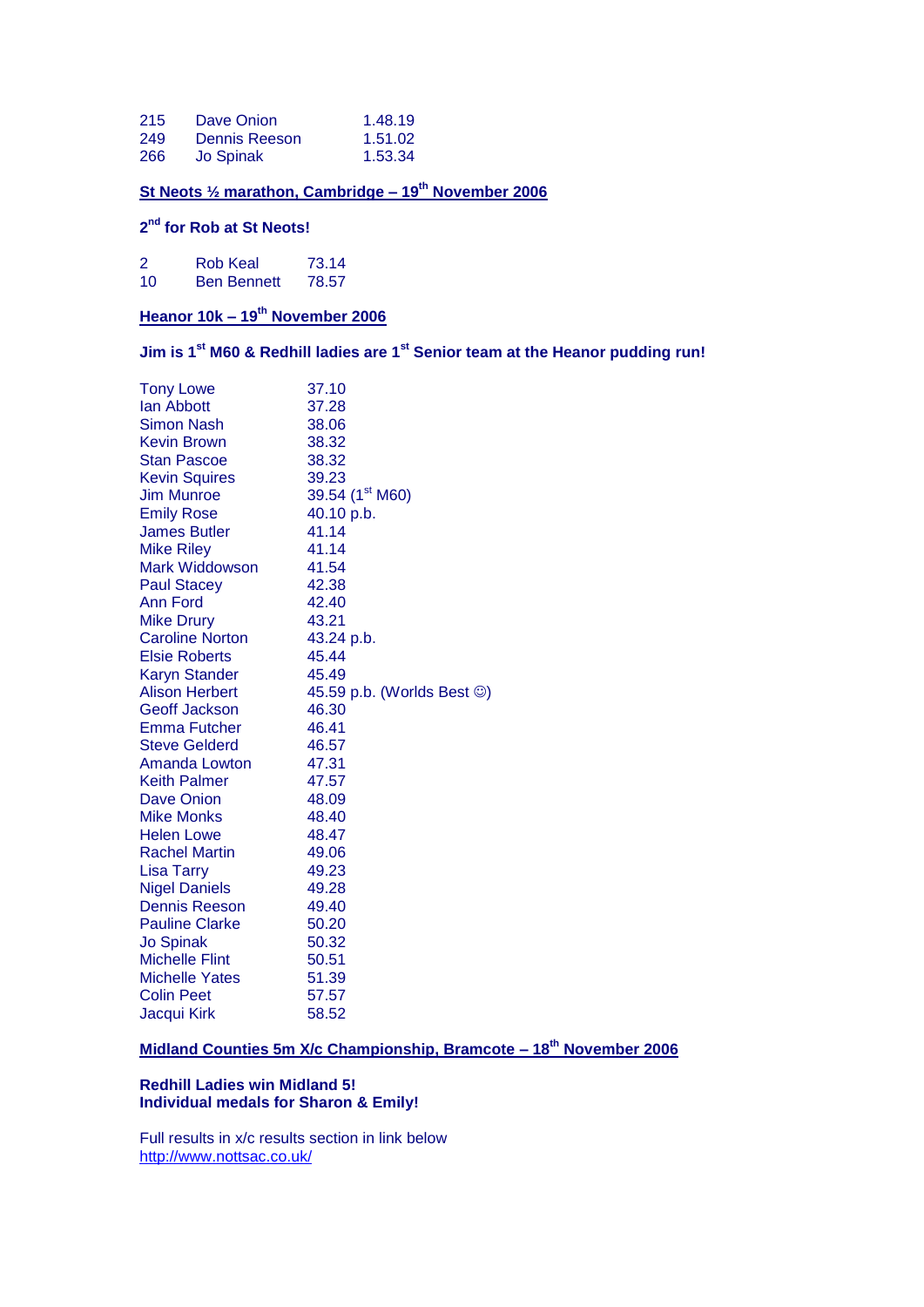| 2                        | <b>Sharon Smith</b>  | 30.30 |
|--------------------------|----------------------|-------|
| 3                        | <b>Emily Rose</b>    | 30.57 |
| $\overline{\mathcal{A}}$ | <b>Toni Minnitti</b> | 30.57 |
| 10                       | <b>Elsie Roberts</b> | 35.22 |
| 11                       | <b>Helen Flint</b>   | 36.21 |
| 14                       | <b>Helen Lowe</b>    | 37.12 |

### **Midland Counties 7m X/c Championship, Bramcote – 18th November 2006**

#### **Redhill Men take Midland team Bronze!**

| 10 | <b>Tony Lowe</b>     | 39.11 |
|----|----------------------|-------|
| 12 | <b>Mark Yates</b>    | 40.03 |
| 13 | <b>Lee Stubbs</b>    | 40.16 |
| 24 | <b>Paul Newton</b>   | 41.51 |
| 27 | <b>Clive Greyson</b> | 42.10 |
| 33 | <b>Martyn McHale</b> | 43.14 |
| 39 | Mark Attenborough    | 44.39 |
| 44 | <b>Tim Metcalfe</b>  | 45.46 |
| 56 | <b>Andy Stredder</b> | 48.09 |

### **Burley Bridge Hike, ilkley Moor, 21m – 11th November 2006**

Dave Walsh 3.11.00

### **North Mids X/country, Marceaton Park, Derby, race 2 – 11th November 206**

#### **Redhill ladies win race 2 to take a 1 point series lead!**

Full results in our results section or on Nott's AAA's web site

- Sharon Smith
- Emily Rose
- Toni Minnitti
- Ann Ford
- Karyn Stander
- Catherine Charlton
- Alison Herbert
- Emma Futcher
- Amanda Lowton
- Michelle Flint
- Gill Salmon

### **Redhill's Vet's also win at Derby and are now 1st overall!**

- 9 Alan Smith<br>14 Rob Keal
- 14 Rob Keal<br>30 Craig Her
- **Craig Henderson**
- 37 Andy Weatherill<br>41 Tony Lowe
- 41 Tony Lowe<br>54 Mark Yates
- Mark Yates
- Paul Clark
- Nigel Cobb
- Ian Abbott
- Kevin Squires
- Clive Greyson
- Simon Nash
- Matt Hemsley
- Nigel Lever
- Andrew Norton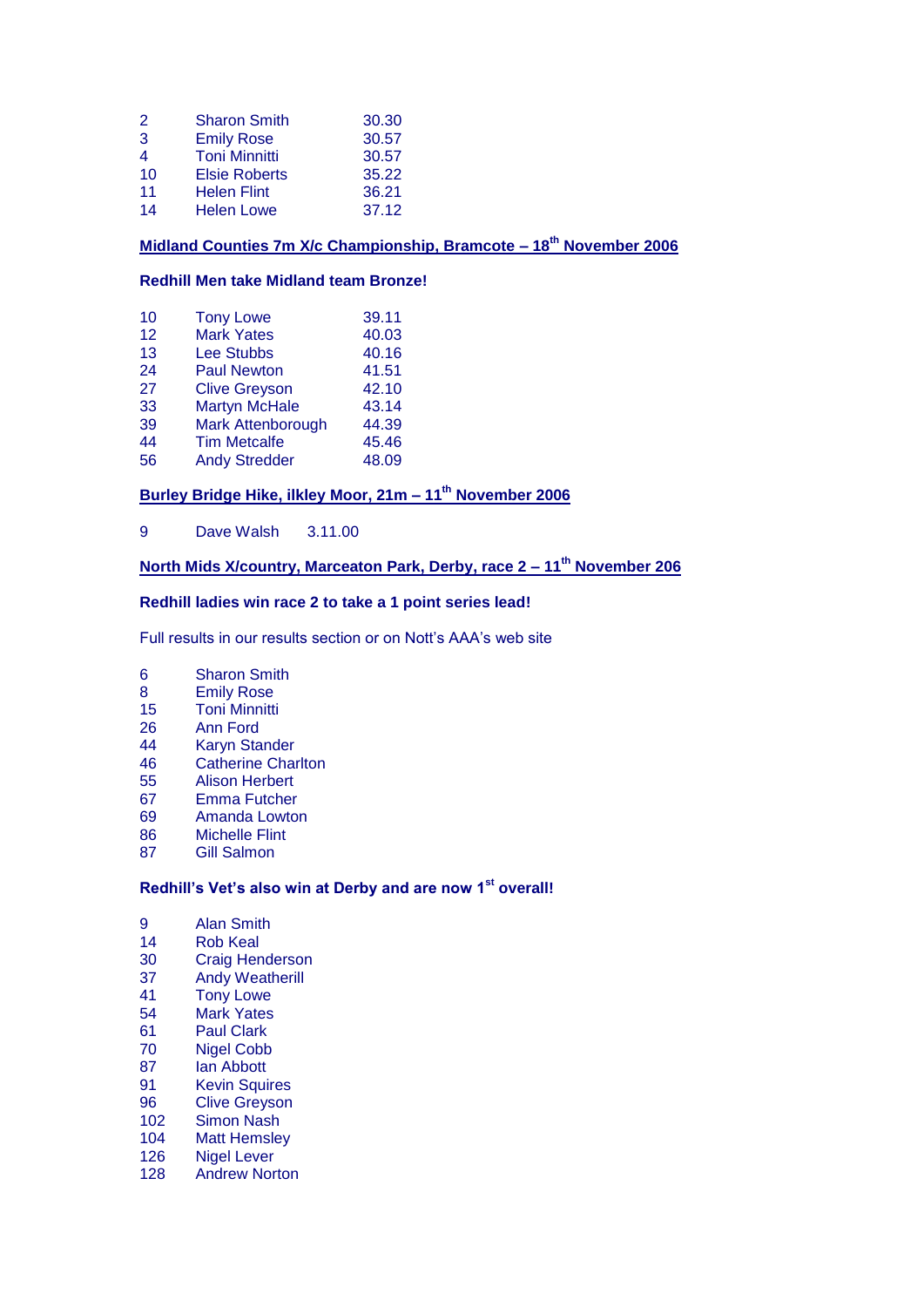- 140 Dave Giles
- 141 Mark Attenborough
- 142 Mike Riley
- 181 Andy Stredder
- 191 Mike Drury
- 210 Geoff Jackson
- 229 Keith Palmer<br>237 Maurice Leve
- Maurice Lever

#### Present overall standings

Sharon is  $3<sup>rd</sup>$  overall &  $2<sup>nd</sup>$  F35 Alan is equal  $3^{rd}$  overall and equal 1<sup>st</sup> M40 Andy W is equal  $2<sup>nd</sup> M45$ 

Redhill Ladies lead by 1 point Redhills Men's Vet's lead by 21 points Redhills Lady Vets are  $2^{nd}$  in the  $1^{st}$  race of this newly formed category Redhill Men are 4<sup>th</sup>

### **Boston Poppy Ryn, 3m – 12TH November 2006**

Dave Onion  $37.22$  ( $2<sup>nd</sup> M60$ )

#### **Stevenage ½ marathon – 5 th November 2006**

Dave Onion 1.48.09

### **New York marathon, U.S.A. – 5 th November 2006**

Jim Munro 3.28.08

#### **San Francisco ½ marathon, U.S.A. – 5 th November 2006**

12 Ben Bennett 1.19.51

### **East Mids X/country, Holme P – 5 th November 2006**

### **Redhill's Vet Men win & Seniors are 3rd at the 1st East Mids race at Holm P!**

Full results in results section

- 2 Matthew Clapp
- 10 Jamie Beverton
- 13 Kevin Squires
- 14 Ian Abbott
- 19 Matt Hemsley
- 20 Tim Metcalfe
- 21 Mark Anslow<br>22 Pete Gillespie
- Pete Gillespie
- 27 Mark Attenborough
- 30 Nigel Lever
- 36 James Butler
- 39 Dave Walsh
- 60 Andy Stredder
- 76 Ian Livsey
- 83 Bob Hayes
- 100 Dennis Reeson

**Guy Fowkes 10m, Ripley Castle – 5 th November 2006**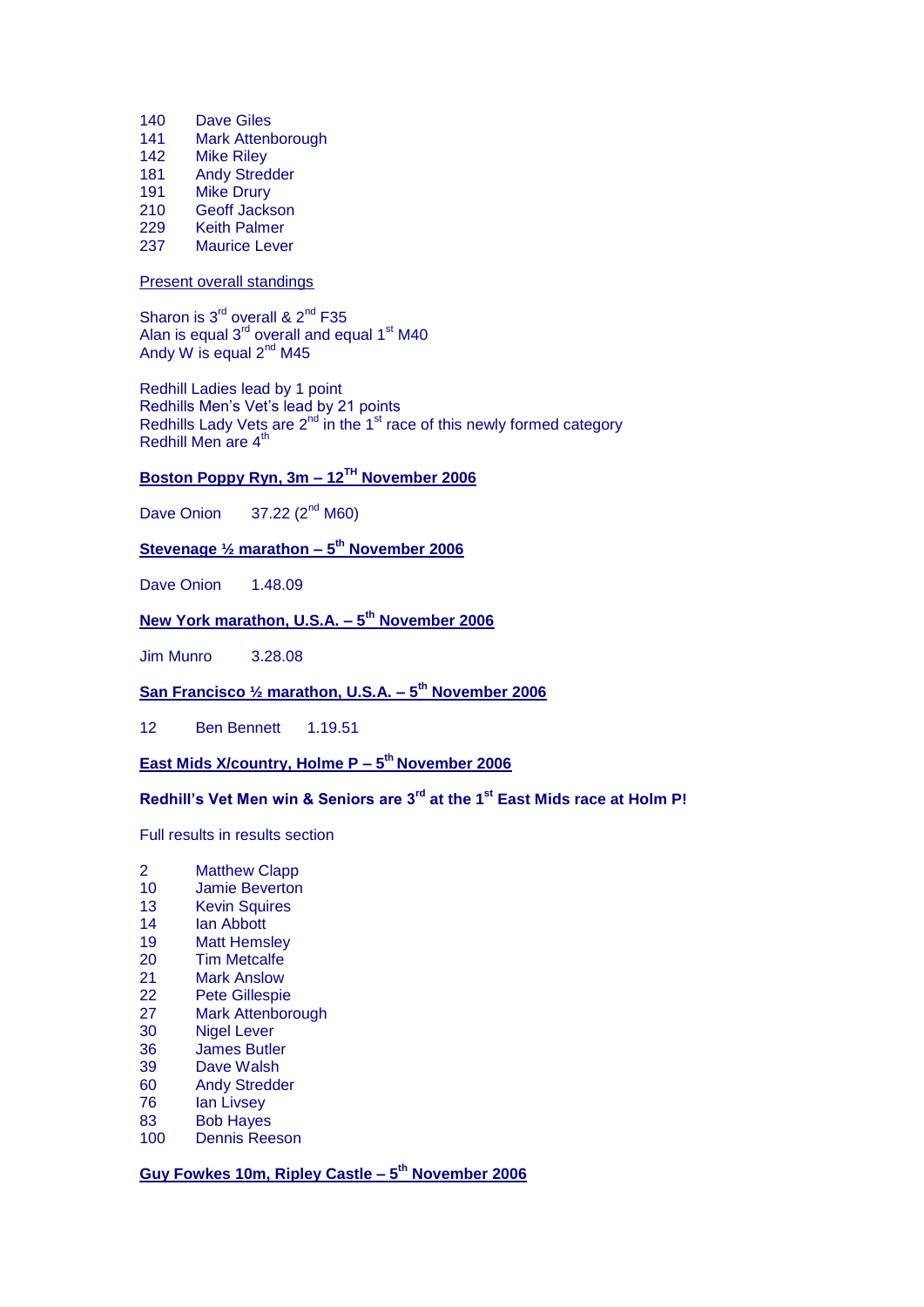Andrew Norton 69.08

#### **Dovedale Dash, 4.75m – 5 th November 2006**

| 25   | Tony Lowe              |
|------|------------------------|
| 62   | <b>Paul Newton</b>     |
| 112  | <b>Mike Riley</b>      |
| 143  | <b>Matt Turley</b>     |
| 160  | <b>Steve Shayler</b>   |
| 162  | <b>Des Gibbons</b>     |
| 163  | <b>lan Hales</b>       |
| 191  | <b>Mark Widdowson</b>  |
| 197  | <b>Graham Webster</b>  |
| 210  | <b>Chris McDonald</b>  |
| 224. | John Lowton            |
| 225  | <b>Richard Mayes</b>   |
| 291  | <b>Steve Carroll</b>   |
| 315  | <b>Paul Stacey</b>     |
| 443. | <b>Bob Hickling</b>    |
| 524  | <b>Maurice Lever</b>   |
| 537  | <b>Helen Lowe</b>      |
| 562  | <b>Sarah Parker</b>    |
| 604  | <b>Elsie Roberts</b>   |
| 623. | <b>Kevin Humphreys</b> |
| 624  | <b>Alison Herbert</b>  |
| 643  | <b>Helen Flint</b>     |
| 765  | <b>Nigel Daniels</b>   |
| 768  | <b>Emma Futcher</b>    |
| 769  | <b>Amanda Lowton</b>   |
| 781  | <b>Amanda English</b>  |
| 845  | <b>Phil Hopewell</b>   |
| 846  | <b>Lisa Hopewell</b>   |
| 949  | <b>Chris Middleton</b> |
| ?    | John Truscott          |
| ?    | Lisa Haynes            |

### **National X/country relays, Berry Hill – 4 th November 2006**

| Redhill "A"           | 1.11.44(79 <sup>th</sup> ) | Redhill "B"          | 1.19.31 |
|-----------------------|----------------------------|----------------------|---------|
| <b>Rob Keal</b>       | 16.33                      | lan Abbott           | 18.56   |
| <b>Tim Metcalfe</b>   | 19.21                      | <b>Paul Newton</b>   | 20.51   |
| <b>Andy Wetherill</b> | 17.13                      | <b>Andy Stredder</b> | 21.16   |
| <b>Nigel Cobb</b>     | 18.35                      | Jamie Beverton       | 18.26   |

### **Dublin marathon – 30th October 2006**

| <b>Clive Greyson</b> | 3.15.37 |
|----------------------|---------|
|----------------------|---------|

### **Snowdonia marathon – 29th October 2006**

Matthew Clapp 2.56.00

### **County Championships, Worksop 1/2m - 29th October 2006**

**Sharon & Rob are County Champions! Championship silver also for Emily! Ladies (Sharon, Emily, Alison & Karyn) win ladies team event. Men (Rob, Paul, Tony, Kevin, Ian & Pete) are also 3rd in the men's team race.**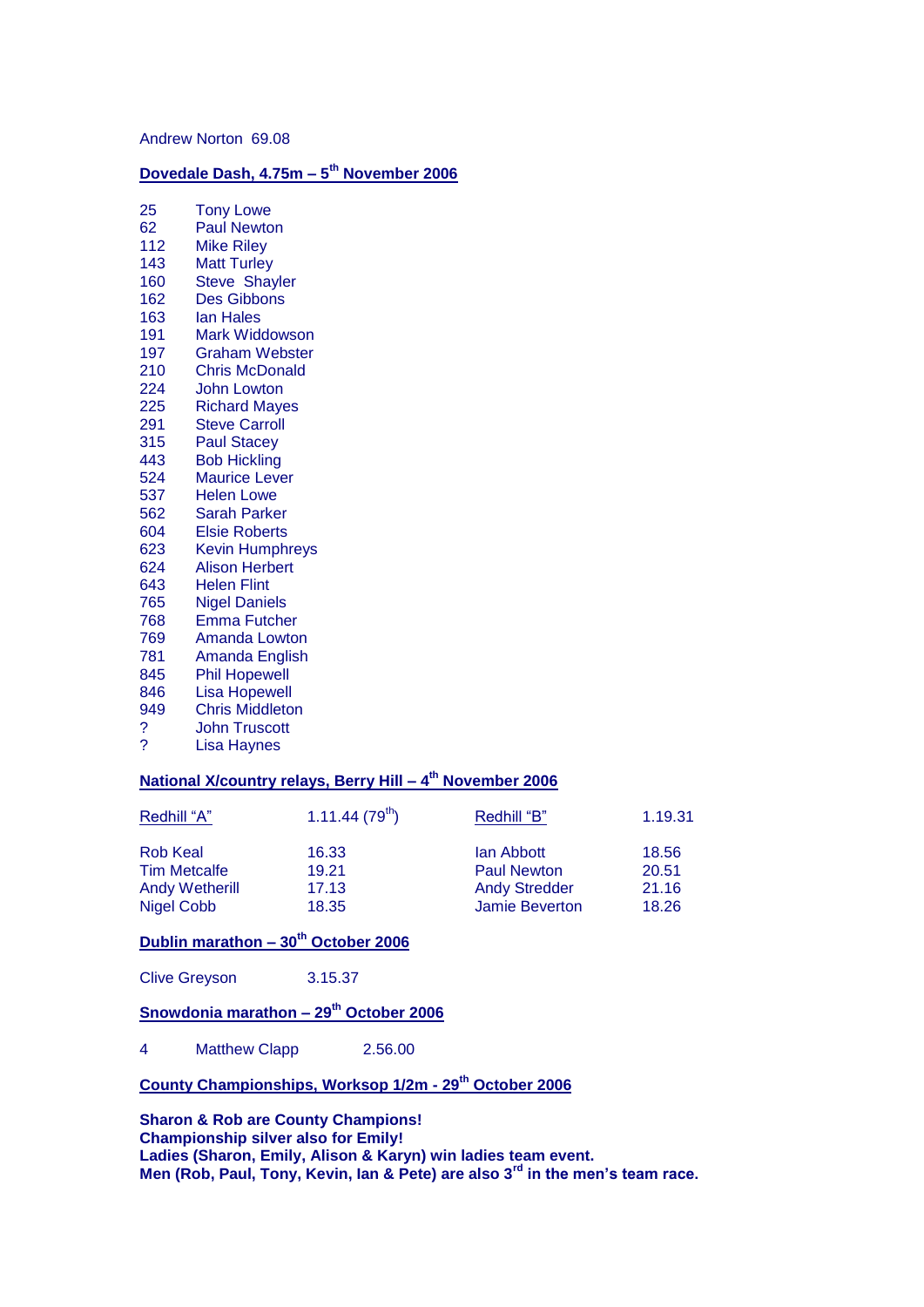| Rob Keal              | 1.12.39 p.b.   | Sharon Smith            | $1.25.33(2^{\circ\circ}$ |
|-----------------------|----------------|-------------------------|--------------------------|
| <b>Paul Clark</b>     | 1.20.51        | <b>Emily Rose</b>       | 1.28.02                  |
| <b>Tony Lowe</b>      | 1.21.51        | <b>Alison Herbert</b>   | 1.39.02 p.b.             |
| <b>Kevin Squires</b>  | 1.23.08        | <b>Karyn Stander</b>    | 1.44.02                  |
| Ian Beckingham        | 1.24.08        | <b>Caroline Norton</b>  | 1.46.56                  |
| <b>Kevin Brown</b>    | 1.24.17        | <b>Emma Futcher</b>     | 1.48.00                  |
| <b>Pete Gillespie</b> | 1.24.36        | <b>Amanda Lowton</b>    | 1.48.03                  |
| Simon Nash            | 1.25.08        | <b>Louise Brookes</b>   | 1.49.31                  |
| <b>Stan Pascoe</b>    | 1.26.12        | <b>Jo Stocks</b>        | 1.51.26                  |
| <b>James Butler</b>   | 1.31.37        | <b>Michelle Flint</b>   | 1.53.23                  |
| <b>Graham Webster</b> | 1.32.06        | <b>Helen Lowe</b>       | 1.55.47                  |
| <b>Steve Carroll</b>  | 1.33.37        | <b>Gill Salmon</b>      | 1.57.36                  |
| <b>Mark Davies</b>    | 1.33.37        | <b>Rachel Martin</b>    | 1.59.02                  |
| <b>Paul Stacey</b>    | 1.35.57        | <b>Liz Green-Davies</b> | 2.01.38                  |
| <b>Mike Riley</b>     | 1.36.05        | Paula Arglye            | 2.04.29                  |
| <b>Tim Wells</b>      | 1.36.09        | <b>Suzi Artis</b>       | 2.11.29                  |
| <b>Steve Shayler</b>  | 1.36.18        |                         |                          |
| <b>Mike Drury</b>     | 1.36.40        |                         |                          |
| <b>Pete Scoffings</b> | $1.36.50$ p.b. |                         |                          |
| <b>Bob Hayes</b>      | 1.37.31        |                         |                          |
| <b>Chris McDonald</b> | 1.38.27        |                         |                          |
| <b>Colin Bones</b>    | 1.44.26        |                         |                          |
| lan Livsey            | 1.44.52        |                         |                          |
| <b>Bob Hickling</b>   | 1.45.30        |                         |                          |
| <b>Steve Gelderd</b>  | 1.46.42        |                         |                          |
| <b>Mark Tomlinson</b> | 1.46.56        |                         |                          |
| <b>Dave Onions</b>    | 1.48.56        |                         |                          |
| Pete Speakman         | 2.01.15        |                         |                          |
| <b>Brian Moon</b>     | 2.05.41        |                         |                          |
|                       |                |                         |                          |

| <b>Rob Keal</b>       | 1.12.39 p.b. | <b>Sharon Smith</b>     | 1.25.33 $(2^{nd}$ lady) |
|-----------------------|--------------|-------------------------|-------------------------|
| <b>Paul Clark</b>     | 1.20.51      | <b>Emily Rose</b>       | 1.28.02                 |
| <b>Tony Lowe</b>      | 1.21.51      | <b>Alison Herbert</b>   | 1.39.02 p.b.            |
| <b>Kevin Squires</b>  | 1.23.08      | <b>Karyn Stander</b>    | 1.44.02                 |
| lan Beckingham        | 1.24.08      | <b>Caroline Norton</b>  | 1.46.56                 |
| Kevin Brown           | 1.24.17      | Emma Futcher            | 1.48.00                 |
| <b>Pete Gillespie</b> | 1.24.36      | Amanda Lowton           | 1.48.03                 |
| <b>Simon Nash</b>     | 1.25.08      | <b>Louise Brookes</b>   | 1.49.31                 |
| Stan Pascoe           | 1.26.12      | <b>Jo Stocks</b>        | 1.51.26                 |
| James Butler          | 1.31.37      | <b>Michelle Flint</b>   | 1.53.23                 |
| Graham Webster        | 1.32.06      | <b>Helen Lowe</b>       | 1.55.47                 |
| <b>Steve Carroll</b>  | 1.33.37      | Gill Salmon             | 1.57.36                 |
| <b>Mark Davies</b>    | 1.33.37      | <b>Rachel Martin</b>    | 1.59.02                 |
| <b>Paul Stacey</b>    | 1.35.57      | <b>Liz Green-Davies</b> | 2.01.38                 |
| Mike Riley            | 1.36.05      | Paula Arglye            | 2.04.29                 |
| Tim Wells             | 1.36.09      | <b>Suzi Artis</b>       | 2.11.29                 |
|                       |              |                         |                         |

### **Salomon Hellrunner, fell race, Cheshire – 29th October 2006**

| <b>Andrew Norton</b> | 1.32.32             |
|----------------------|---------------------|
| John Truscott        | 1.43.05 $(1st M60)$ |

## **Lady Dodiva ½ marathon, Coventry – 22nd October 2006**

Dave Onion 1.50.59

### **Bestwood 10k – 22nd October 2006**

| Julian Richardson      | 38.17      |
|------------------------|------------|
| Kevin Brown            | 40.10      |
| <b>Andy Norton</b>     | 42.27      |
| <b>Stephen Shayler</b> | 43.04      |
| <b>Mike Riley</b>      | 43.41      |
| Tim Wells              | 43.42      |
| Mark Widdowson         | 44.11 p.b. |
| Everton Aikma          | 45.44      |
| David Martin           | 48.32      |
| <b>Mark Tomlinson</b>  | 48.32      |
| <b>Mark Taylor</b>     | 51.47      |
| <b>Dennis Reeson</b>   | 52.09      |
| Lisa Tarry             | 52.09      |
| <b>Michelle Yates</b>  | 54.20      |
| Paula Argyle           | 58.00      |
| <b>Katheryn Walsh</b>  | 70.13      |

**Hawaii ironman, Kona, World Champs – 21st October 2006**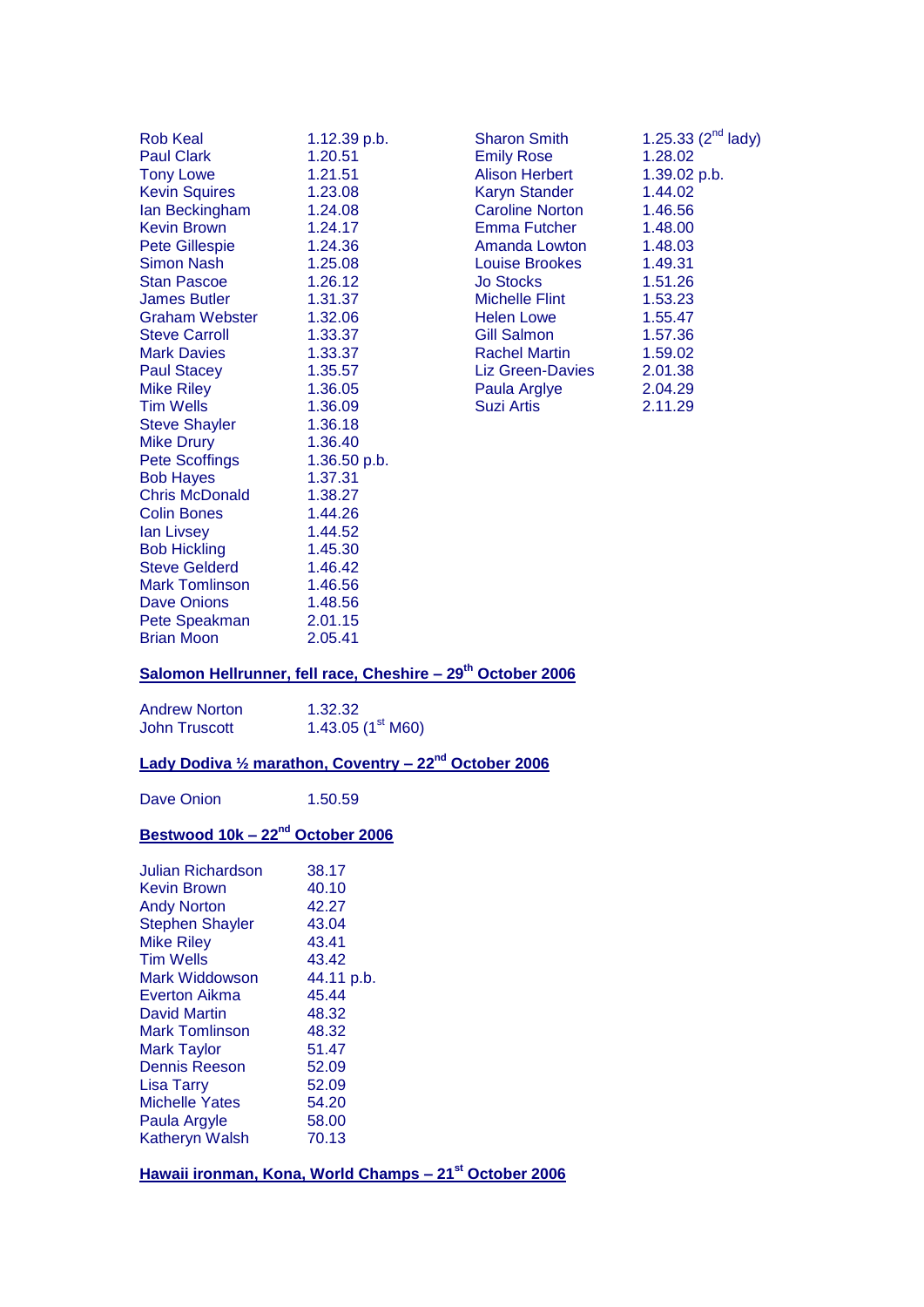Kona, the World Championships and the home of ironman.

Humidity, heat & an infamous cross wind on the bike. This year the wind abated but the humidity and sun were there as usual to test all. Watching the video of Julie Moss many years ago crawl to the finish having led for so long and to be passed to loose in the last 400 metres was matched in 1997 when Sian Welsh (Australia) and Wendy Ingram (USA) repeated that finish as they crawled side by side over the last 50 metres to finish either 3<sup>rd</sup> of 4<sup>th</sup>. Motivational, or just emotional, this race has spurred many to the sport.

Almost all have to pre-qualify to reach the start line so getting there is just an achievement in itself.

Congratulations to Mark, many of us will just dream of the chance to be there.

| <b>Position</b> |                     | <b>Swim</b><br>2.4 <sub>m</sub> | <b>Bike</b><br>112m | <b>Run</b><br>26.2m | $\tau$ <sub>otal</sub> |
|-----------------|---------------------|---------------------------------|---------------------|---------------------|------------------------|
| 352             | <b>Mark Redwood</b> | .00.21                          | 5.00.42             | 3.48.13             | 9.57.37                |

### **Congleton ½ marathon – 8 th October 2006**

Dave Onion 1.48.46

### **Great Eastern ½ marathon – 15th October 2006**

Ave Onion 147.51

### **Beetham 10k, Liverpool – 8 th October 2006**

Jo Stocks 49.23

### **David Lloyd 10k, Cheshire – 15th October 2006**

Jo Stocks 49.10

### **Amsterdam ½ marathon – 15th October 2006**

23 Ben Bennett 1.16.50 Rachel Martin 1.52.00

#### **Leicester marathon – 15th October 2006**

9 Dave Walsh 2.59.31

### **Leceister ½ marathon – 15th October 2006**

| Dennis Reeson    | 1.50.54 |
|------------------|---------|
| Jacqueline Dixon | 2.20.15 |
| Nikki Dixon      | 2.20.15 |

### **Dukes & Drakes, 10m trail (& mud) – 14th October 2006**

### **Alison is 1st Vet in muddy Lincs!**

| <b>Alison Herbert</b> | 78.31 (3 <sup>rd</sup> Lady, 1 <sup>st</sup> F35) |
|-----------------------|---------------------------------------------------|
| Amanda Lowton         | 85.42                                             |

### **North Mids X/country, Shipley Park – 14th October 2006**

**Ladies are 3rd & Vet Men 2nd on a new Shipley Park course!**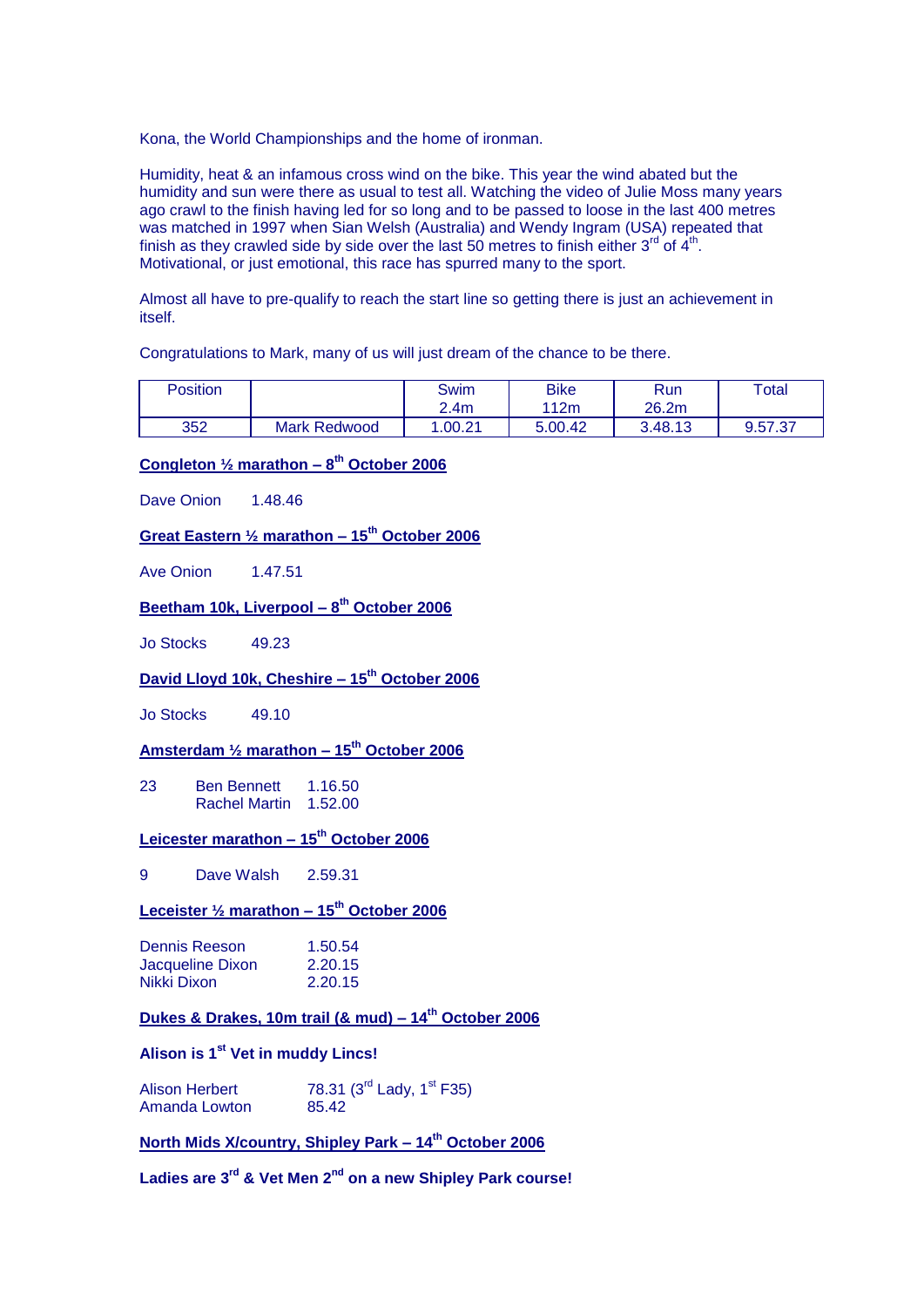Full results in our results section

**Ladies** 

- 4 Sharon Smith
- 8 Emily Rose<br>30 Catherine C
- 30 Catherine Charlton<br>44 Helen Lowe
- 44 Helen Lowe<br>54 Sarah Parke
- Sarah Parker

#### Men

| 6  | <b>Andy Tarry</b>     |
|----|-----------------------|
| 8  | <b>Alan Smith</b>     |
| 42 | <b>Tony Lowe</b>      |
| 46 |                       |
|    | <b>Andy Wetherill</b> |
| 54 | <b>Paul Clarke</b>    |
| 62 | <b>Nigel Cobb</b>     |
| റാ | Cimon Noob            |

- 83 Simon Nash 84 Kevin Squires
- 91 **Ian Abbott**
- 93 Matt Hemsley
- 108 Andy Proffitt
- 121 Noel McGuiness
- 
- 157 Andy Stredder<br>158 Ian Hales
- 158 Ian Hales<br>166 Geoff Jac Geoff Jackson

Ladies U13

30 Alice Cobb

### **Double or Quit, 5m/10m, Ilkeston – 26th August 2006**

#### **Terry wins 5 mile race!**

Very belated results from the above

#### 5 miles

1 Terry Smith 15 Steve Gelderd

#### 10 miles

- 30 Colin Bones<br>44 Dennis Rees
- 44 Dennis Reeson<br>45 Jo Stocks
- **Jo Stocks**

#### **Merrill & Shelton Striders 10k – 8 th October 2006**

| 7   | <b>Terry Smith</b> | 34.33 |
|-----|--------------------|-------|
| 11  | <b>Ben Bennett</b> | 35.38 |
| 185 | Dennis Reeson      | 48.52 |

#### **Bronte Way Fell, 8.3m – 8 th October 2006**

Gary McMahon 64.00  $(1<sup>st</sup> M50)$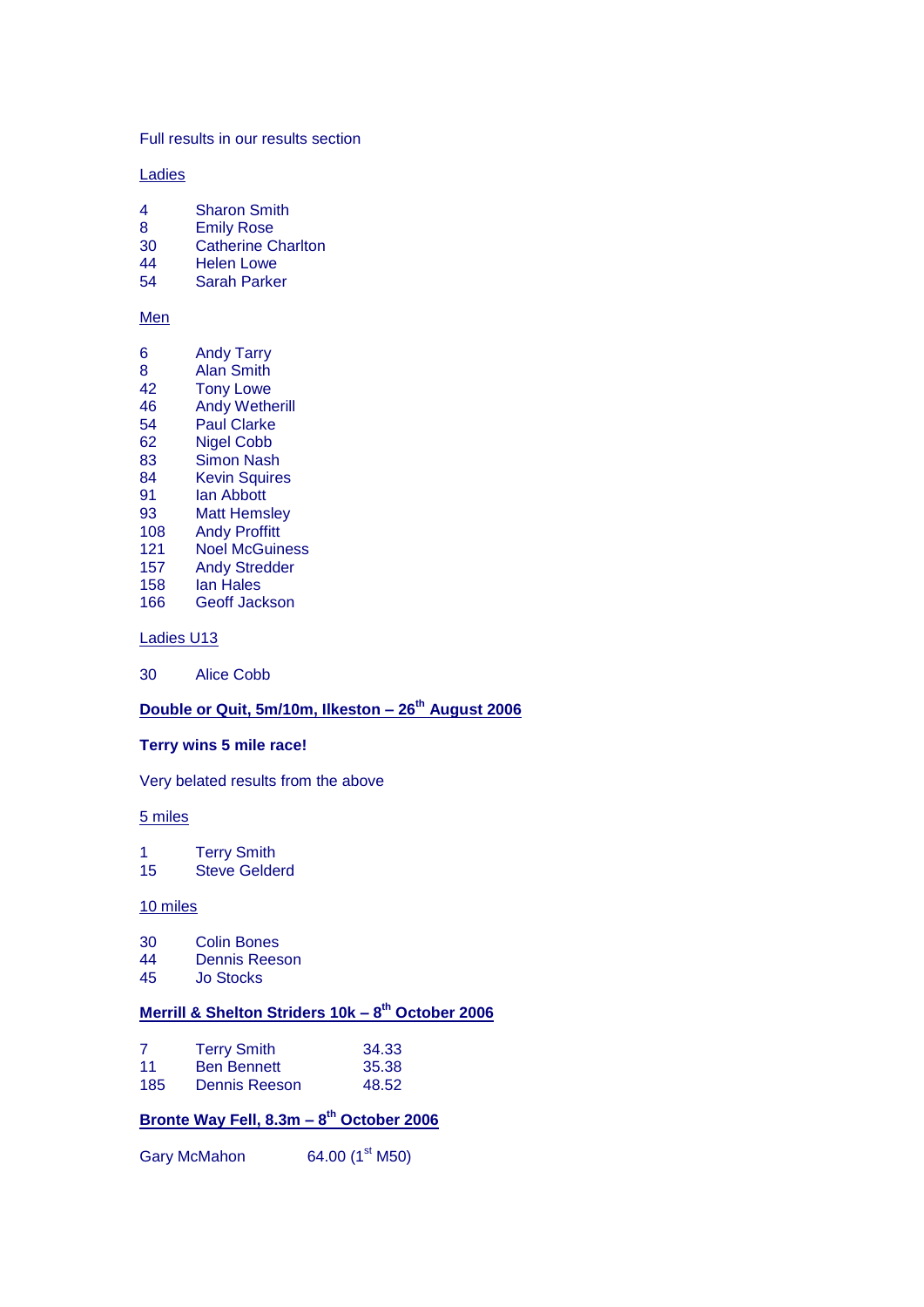### **Carsington Duathlon – 8 th October 2006**

| Position |                     | Run<br>-5k | <b>Bike</b><br>30 <sub>k</sub> | Run<br>5k | Total   |
|----------|---------------------|------------|--------------------------------|-----------|---------|
|          | Mark Redwood        | 16.59      | 44.25                          | 18.11     | 1.19.35 |
| 33       | <b>Matt Hemsley</b> | 19.05      | 52.04                          | 19.50     | 1.30.59 |

### **Clumber Park 10k – 7 th October 2006**

| <b>Richard Wheatley</b> | 40.36      |
|-------------------------|------------|
| <b>Andrew Norton</b>    | 40.54      |
| <b>Maurice Lever</b>    | 51.57      |
| <b>Jane Wheatley</b>    | 55.00 p.b. |
| <b>Barry Davies</b>     | 58.52      |

#### **Midland X/C Relays – 7 th November 2006**

| <b>Martyn McHale</b>  | 26:59 |
|-----------------------|-------|
| <b>Clive Greyson</b>  | 27:28 |
| Mark Attenborough     | 28:40 |
| <b>Jamie Beverton</b> | 26:35 |

#### **Goose Fair Gallop, 5m trail, Kimberley – 1 st October 2006**

| <b>Terry Smith</b>     | 30.02 |
|------------------------|-------|
| lan Abbott             | 31.40 |
| <b>Andy Stredder</b>   | 37.26 |
| <b>Karyn Stander</b>   | 38.03 |
| <b>Mike Drury</b>      | 38.44 |
| <b>Steve Gelderd</b>   | 39.09 |
| <b>Paul Hodgkinson</b> | 40.50 |
| <b>Michelle Butler</b> | 42.39 |
| <b>Nigel Daniels</b>   | 42.58 |
| <b>Phil Hopewell</b>   | 48.00 |
|                        |       |

#### **Great North Run – 1 st October 2006**

Not easy to find Redhill results within 40,000 (as there is no Club search) If you did it please let me know (use link on home page)

Andy Norton 1.35.04

#### **Macclesfield ½ marathon – 1 st October 2006**

Dave Onions  $1.50.36$  (3<sup>rd</sup> M65)

### **Swinton ½ marathon, Manchester – 24th September 2006**

Dave Onions  $1.51.42 (1<sup>st</sup> M65)$ 

### **Formby 10k – 17th September 2006**

Jo Stocks 52.46

### **New Forest Marathon – 17th September 2006**

Paul Clark 3.14.01

**Ponton Plod, Lincs/Leics – 17th September 2006**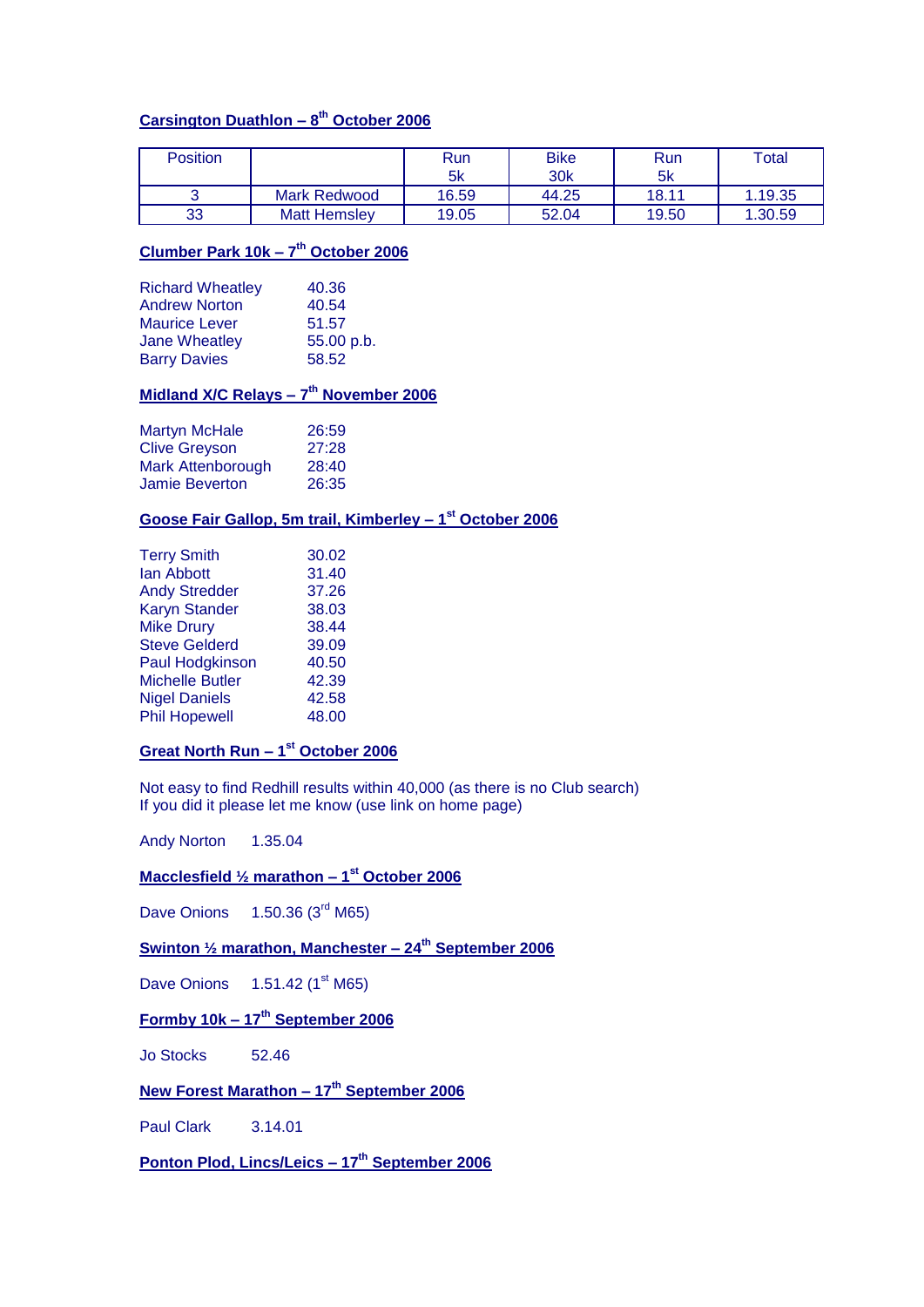#### 26 miles (GPS 28 miles!)

#### 1 Dave Walsh 4.23.00

#### 16 miles (GPS 17miles!)

| Gill Salmon      | 4.42.00 |
|------------------|---------|
| Liz Green-Davies | 4.42.00 |

### **Toronto marathon – 24th September 2006**

Paul Stacey 3.18.28

### **Berlin marathon – 24th September 2006**

Jo Stocks 4.05.41 Rachel Martin 4.34.43

### **Retford ½ marathon – 24th September 2006**

#### **2 nd for Emily & 1st M50 for Jim at Retford!**

| <b>Ben Bennett</b>    | 1.20.52                 |
|-----------------------|-------------------------|
| Jim Munroe            | 1.24.27 $(1st M50)$     |
| <b>Pete Gillespie</b> | 1.26.10                 |
| <b>Matt Hemsley</b>   | 1.27.42                 |
| <b>Emily Rose</b>     | 1.28.44 $(2^{nd}$ Lady) |

### **Karlsruhe ½ marathon, Germany – 24th September 2006**

| <b>Clive Greyson</b> | 1.21.20 |
|----------------------|---------|
| <b>Tony Lowe</b>     | 1.24.01 |
| <b>Mike Monks</b>    | 1.47.55 |
| <b>Helen Lowe</b>    | 1.50.20 |

#### **Wolds 10m – 9 th September 2006**

#### **3 rd overall & 1st Vet for Paul!**

3 Paul Clark 1.02.52 (1<sup>st</sup> Vet 40)

### **Dumfries ½ marathon – 24th September 2006**

| 30  | <b>Graham Webster</b> | 1.29.02        |
|-----|-----------------------|----------------|
| 36  | <b>Steve Carroll</b>  | 1.29.51        |
| 47  | <b>Mark Davies</b>    | 1.33.48        |
| 166 | <b>Louise Davies</b>  | $2.16.06$ p.b. |

### **Crossdale 10k – 24th September 2006**

### **Matthew conquers the trails & hills of Keyworth!**

| 1   | <b>Matthew Clapp</b> | 35.33 |
|-----|----------------------|-------|
| 11  | lan Abbott           | 40.03 |
| 29  | Dave Walsh           | 43.01 |
| 63  | <b>Andy Stredder</b> | 46.40 |
| 77  | <b>Mike Drury</b>    | 47.47 |
| 87  | Nikki Dixon          | 48.50 |
| 100 | <b>Steve Gelderd</b> | 50.28 |
| 124 | <b>Dennis Reeson</b> | 52.32 |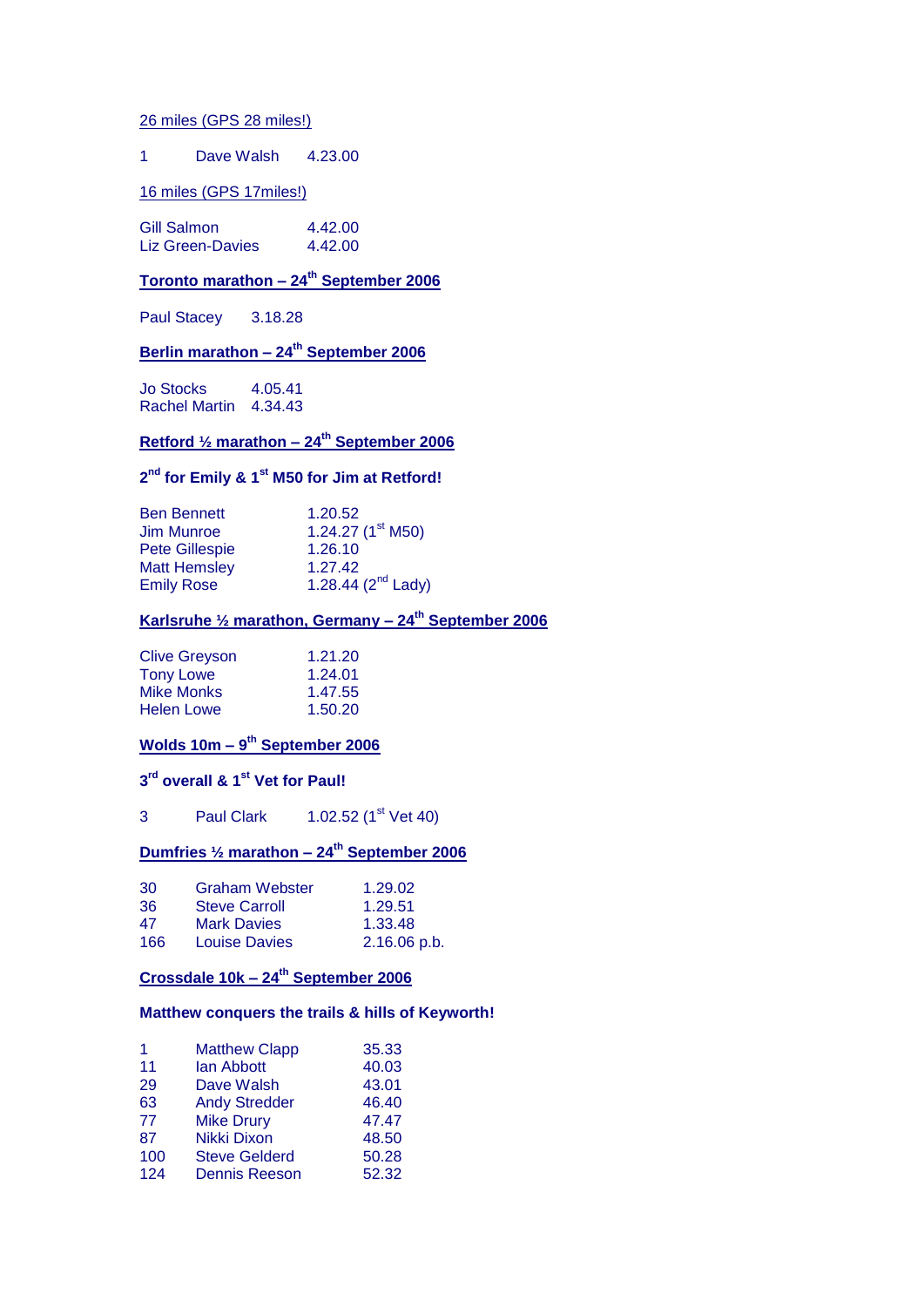| 193   | <b>Barry Davies</b>  | 64.22 |
|-------|----------------------|-------|
| 203   | Jacque Dixon         | 67.32 |
| 70.40 | <b>Kathryn Walsh</b> | 70.40 |

### **Road Triathlon – 24th September 2006**

#### **Mark wins Road Tri!**

| <b>Position</b> |              | Swim<br>414m | <b>Bike</b><br>20k | Run<br>5k | Total   |
|-----------------|--------------|--------------|--------------------|-----------|---------|
|                 | Mark Redwood | 5.39         | 31.15              | 16.38     | 53.32   |
| 171             | Lisa Tarrv   | 6.51         | 42.28              | 22.26     | 1.11.55 |

### **Stanage Struggle, 6.75m fell race – 24th September 2006**

| <b>Sarah Cositn</b> | 59.00 | (Notts AC) |
|---------------------|-------|------------|
| Amanda English      | 70.00 |            |

### **High Peak 40 mile challenge – 23rd/24th September 2006**

Dominic Fletcher 9.08.12

### **Last Minute Triathlon, Southwell – 24th September 2006**

| <b>Position</b> |                      | Swim             | <b>Bike</b> | Run   | Total   |
|-----------------|----------------------|------------------|-------------|-------|---------|
|                 |                      | 400 <sub>m</sub> | 12m         | 5k    |         |
| 66              | James Butler         | 9.30             | 34.15       | 18.10 | 1.01.55 |
| 80              | lan Livsey           | 8.49             | 32.58       | 21.18 | 1.03.05 |
| 126             | Mike Hankin          | 10.51            | 30.16       | 24.55 | 1.06.22 |
| 313             | <b>Tracey Lowton</b> | 12.22            | 48.52       | 26.33 | 1.25.12 |

### **Mens Midland 6 stage relays, Sutton Park – 23rd September 2006**

| 18.48 |                           |
|-------|---------------------------|
| 19.05 |                           |
| 20.58 |                           |
| 21.41 |                           |
| 21.03 |                           |
|       | 22.16 2.03.51 $(27^{th})$ |
|       |                           |

### **Ladies Midland 4 stage relays, Sutton Park – 23rd September 2006**

| 16.18<br>16.27<br>19.13 | 19.16 $1.11.14(17th)$               |
|-------------------------|-------------------------------------|
| 10.09                   |                                     |
| 20.15                   |                                     |
| 20.23                   |                                     |
|                         | $20.18$ 1.21.09 (38 <sup>th</sup> ) |
|                         |                                     |

### **Robin Hood Marathon - Update**

#### Team Events

**Redhill's Ladies win ½ marathon team event!**

**Redhill's men are 3rd in the marathon and 2nd in the ½ marathon team event!**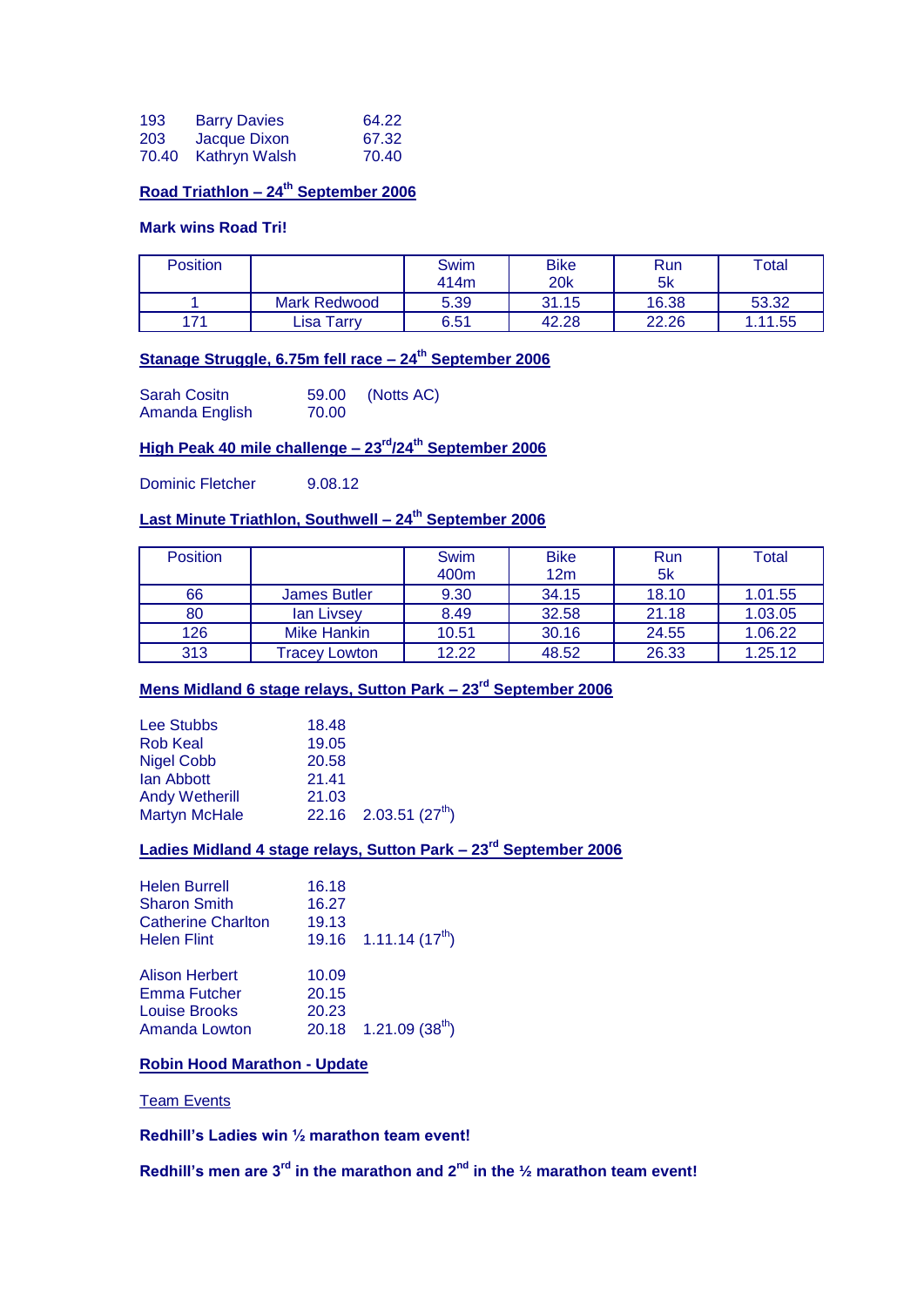#### Nottinghamshire Marathon County Champs 2006

| Dave Walsh              | 2 <sup>nd</sup> overall, 1 <sup>st</sup> M40 |
|-------------------------|----------------------------------------------|
| <b>Kevin Squires</b>    | 2 <sup>nd</sup> M40                          |
| <b>Richard Wheatley</b> | $3rd$ M40                                    |

### **Bawtry trail 10k – 17th September 2006**

Andy Norton 48.18

### **Derby Triathlon – 17th September 2006**

### **Mark wins at Derby!**

| <b>Position</b> |              | Swim<br>400m | <b>Bike</b><br>18k | Run<br>5k? | Total   |
|-----------------|--------------|--------------|--------------------|------------|---------|
|                 | Mark Redwood | 7.36         | 29.02              | 19.56      | 56.34   |
| 204             | Lisa Tarrv   | 8.52         | 39.14              | 26.21      | 1.14.27 |
| 247             | Mike Hankin  | 11.25        | 33.43              | 30.53      | 1.16.01 |

### **Robin Hood marathon – 10th September 2006**

Names are as per finishing places, times are chip times.

Well done to all in that heat  $\mathfrak{D}$ , we await the County Champs results.

| Dave Walsh              | 3.04.54        | <b>Elsie Roberts</b> | 3.39.49 p.b. |
|-------------------------|----------------|----------------------|--------------|
| <b>Kevin Squires</b>    | 3.11.39        | <b>Helen Lowe</b>    | 4.40.28      |
| <b>Richard Wheatley</b> | 3.12.28        | <b>Suzi Artis</b>    | 4.47.59      |
| <b>Gordon Ross</b>      | 3.20.28        | Nikki Dixon          | 5.55.19      |
| <b>Graham Webster</b>   | $3.25.53$ p.b. |                      |              |
| Simon Nash              | 3.42.47        |                      |              |
| <b>Ed Crisp</b>         | 2.42.23        |                      |              |
| <b>Tony Curtis</b>      | 4.00.29        |                      |              |
| <b>Mike Drury</b>       | 4.18.52        |                      |              |

### **Robin Hood ½ marathon – 10th September 2006**

Names are as per finishing places, times are chip times. I'm not sure about some of these times, if any are wrong please e-mail me the corrections, also p.b.'s if appropriate

Well done to all, I will suggest the Ladies won the team event and the men came second overall!

| <b>Lee Stubbs</b>     | 1.13.54      | <b>Helen Burrell</b>      | 1.23.38      |
|-----------------------|--------------|---------------------------|--------------|
| <b>Terry Smith</b>    | 1.14.44      | <b>Sharon Smith</b>       | 1.24.55 p.b. |
| <b>Matthew Clapp</b>  | 1.15.38      | Ann Ford                  | 1.28.17      |
| <b>Nigel Cobb</b>     | 1.18.18      | <b>Emily Rose</b>         | 1.27.58 p.b. |
| <b>Stan Pascoe</b>    | 1.21.41      | <b>Catherine Charlton</b> | 1.40.30 p.b. |
| <b>Tony Lowe</b>      | 1.23.04      | <b>Karyn Stander</b>      | 1.42.08      |
| <b>Tom McCulloch</b>  | 1.23.57 p.b. | <b>Alison Herbert</b>     | 1.42.15 p.b. |
| <b>Paul Stacey</b>    | 1.27.32 p.b. | Amanda Lowton             | 1.45.25 p.b. |
| lan Beckingham        | 1.28.11      | <b>Emma Futcher</b>       | 1.48.29 p.b. |
| <b>Pete Gillespie</b> | 1.28.48      | <b>Michelle Flint</b>     | 1.52.18      |
| <b>James Butler</b>   | 1.28.03      | <b>Jo Spinak</b>          | 1.53.40      |
| <b>Steve Carroll</b>  | 1.30.42      | <b>Rachel Martin</b>      | 1.55.33      |
| <b>Mark Davies</b>    | 1.30.48      | Jo McMillan               | 1.58.43 p.b. |
| <b>Rob Baker</b>      | 1.33.34      | Gill Salmon               | 1.58.44      |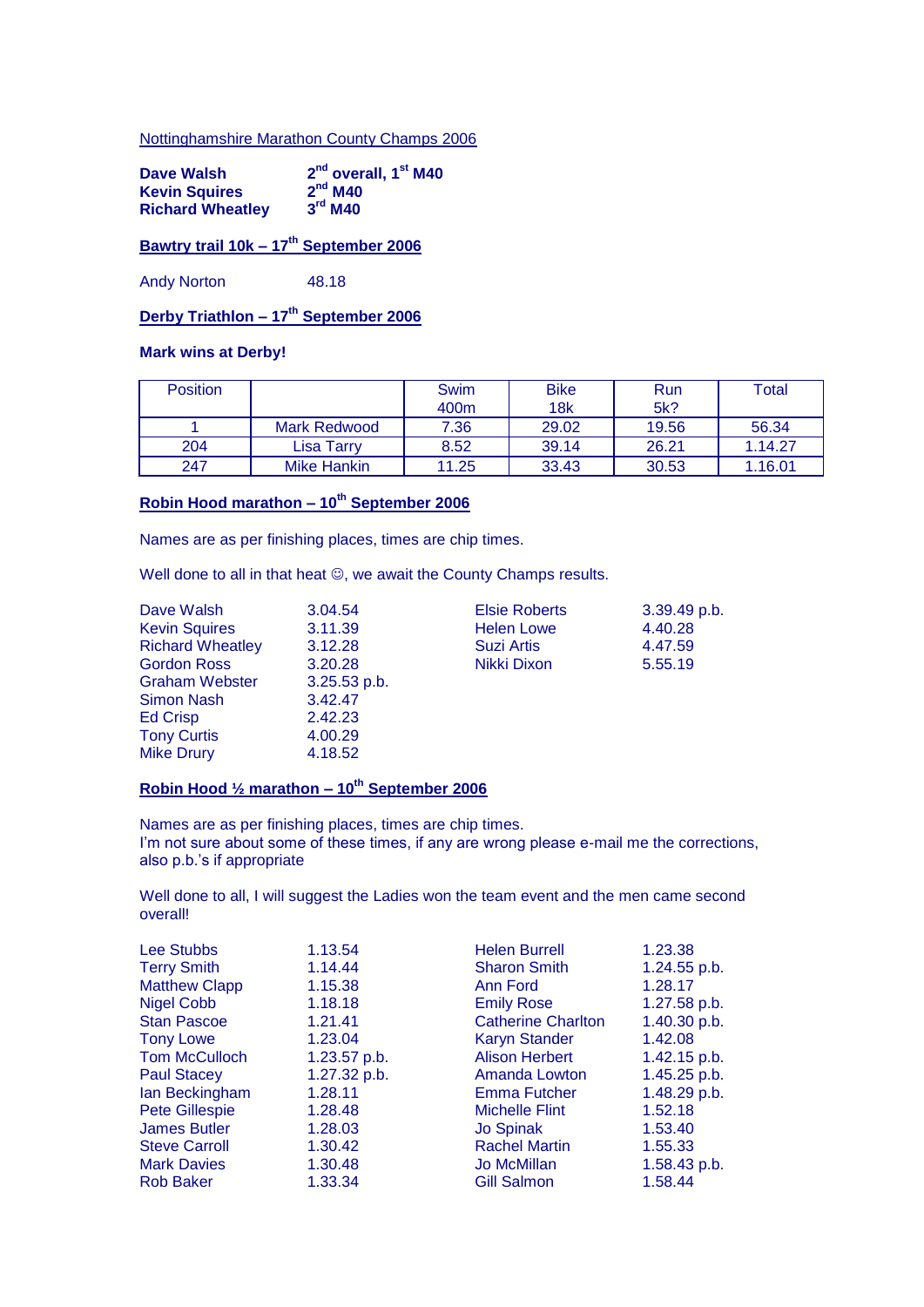| Adam Brookes           | 1.34.31 | Angela Trikic             | 1.58.03 |
|------------------------|---------|---------------------------|---------|
| Phil Williams          | 1.38.10 | <b>Caroline Casterton</b> | 2.03.40 |
| <b>Bob Hayes</b>       | 1.38.50 | <b>Bev Barnes</b>         | 2.06.51 |
| Mike Riley             | 1.42.05 | <b>Pauline Clarke</b>     | 2.13.30 |
| <b>Steve Gelderd</b>   | 1.44.42 | Jacquie Kirk              | 2.30.18 |
| John Lowton            | 1.45.25 | Jackie Dixon              | 2.33.25 |
| Chris McDonald         | 1.43.56 |                           |         |
| <b>Andrew Phillips</b> | 1.47.44 |                           |         |
| Keith Palmer           | 1.48.22 |                           |         |
| Dave Onion             | 1.52.06 |                           |         |
| Dennis Reeson          | 1.51.53 |                           |         |
| Nick Hall              | 1.53.15 |                           |         |
| <b>Andrew Bryne</b>    | 1.55.33 |                           |         |
| Mark Taylor            | 1.53.42 |                           |         |
| <b>Pat McGovern</b>    | 1.54.38 |                           |         |
| <b>Dennis O'Neill</b>  | 1.58.14 |                           |         |
| <b>Brian Moon</b>      | 2.18.04 |                           |         |

| Angela Trikic             | 1.58.03 |
|---------------------------|---------|
| <b>Caroline Casterton</b> | 2.03.40 |
| <b>Bev Barnes</b>         | 2.06.51 |
| <b>Pauline Clarke</b>     | 2.13.30 |
| <b>Jacquie Kirk</b>       | 2.30.18 |
| <b>Jackie Dixon</b>       | 2.33.25 |
|                           |         |

#### **Vitruvian ½ ironman – 9 th September 2006**

| Position |                     | Swim<br>1900m | <b>Bike</b><br>56 <sub>m</sub> | <b>Run</b><br>13.1 <sub>m</sub> | Total   |
|----------|---------------------|---------------|--------------------------------|---------------------------------|---------|
|          | <b>Mark Redwood</b> | 26.53         |                                |                                 | 4.09.58 |

#### **Friends 10k – 3 rd September 2006**

### **Terry wins whilst Nigel & Emily are 3rd at the Friends 10k!**

(Times were never going to be quick on a very windy day)

| <b>Terry Smith</b>    | 35.37 1st |                                             |
|-----------------------|-----------|---------------------------------------------|
| <b>Nigel Cobb</b>     |           | 37.24 3 <sup>rd</sup> & 2 <sup>nd</sup> Vet |
| <b>Pete Gillespie</b> | 41.53     |                                             |
| <b>Emily Rose</b>     |           | 42.08 3 <sup>rd</sup> Lady                  |
| <b>Bob Hayes</b>      | 47.14     |                                             |
| <b>Steve Gelderd</b>  | 47.39     |                                             |
| <b>Dennis Reeson</b>  | 51.03     |                                             |

#### **Hoylake 10k, Liverpool – 3 rd September 2006**

Jo says "it was a hard 10k along costal bridle paths and sand dunes and very windy, but she likes it up in Liverpool (as there is less competition than in Nottingham)."

Jo Stocks 49.55

#### **Montrail Ultra Running Champs, Pennines, 56 miles – 2 nd/3rd September 2006**

### **That's a long way to run Dominic, well done!**

30 Dominic Fletcher 14 hrs 39 minutes

#### **Chesterfield 10m – 3 rd September 2006**

| <b>Matt Hemsley</b> | 1.06.58 |
|---------------------|---------|
| John Kelley         | 1.17.17 |
| <b>Colin Peet</b>   | 1.47.28 |

#### **Sherwood CC 75 miles, Nottingham to Skegness – 3 rd September 2006**

#### **Wind assisted!**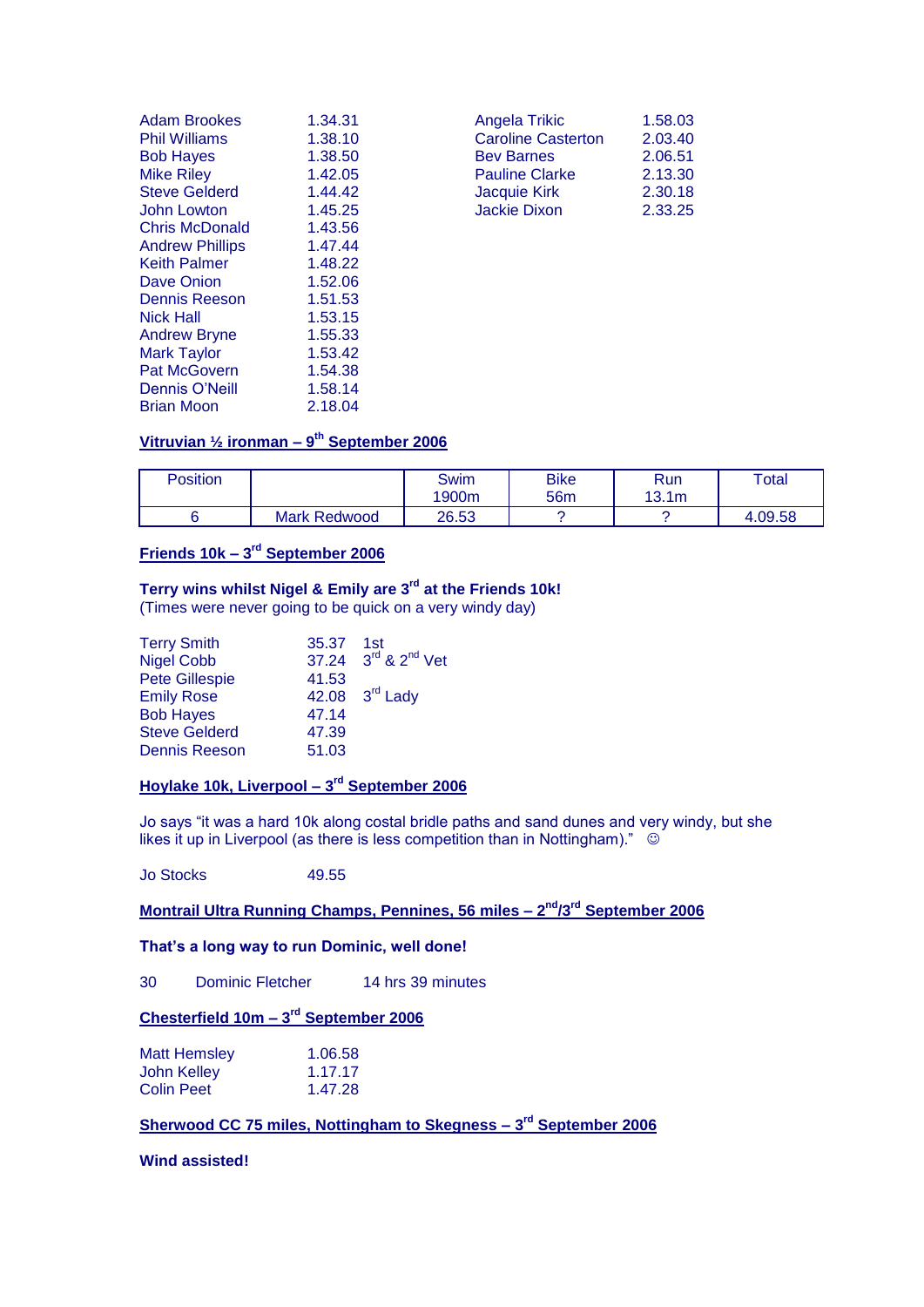| <b>Mike Hankin</b>     | 3.30.00 |
|------------------------|---------|
| Dave Tetley            | 3.30.00 |
| <b>Kevin Humphreys</b> | 3.30.00 |

### **World Aquathlon Championships, Lausanne – 30th August 2006**

### **Congratulations to Andy T for finishing 8th in the World Champs "Elite" race last weekend!**

| Position |                   | Swim  |      | <b>Run</b> | Total |
|----------|-------------------|-------|------|------------|-------|
|          | <b>Andy Tarry</b> | 12.14 | 0.06 | 15.42      | 29.02 |

### **Armthorpe 10k – 28th August 2006**

Helen Burrell  $38.38 \text{ (1}^{\text{st}} F35)$ 

### **Mapperley 10 TT – 29th August 2006**

| <b>Mike Hankin</b>     | 24.43 |
|------------------------|-------|
| <b>Kevin Humphreys</b> | 26.30 |
| <b>Paul Ward</b>       | 27.50 |
| Amanda English         | 31.50 |

### **Mapperley 10 TT – 22nd August 2006**

| Mike Hankin            | 24.36      |
|------------------------|------------|
| <b>Kevin Humphreys</b> | 26.20 p.b. |

### **Grimsthorpe 10k – 28th August 2006**

| Simon Nash           | 38.46 |
|----------------------|-------|
| Stan Pascoe          | 39.12 |
| Mark Attenboorough   | 41.47 |
| Mark Anslow          | 42.06 |
| <b>Mark Davies</b>   | 43.21 |
| <b>Steve Carroll</b> | 43.24 |
| <b>Richard Mayes</b> | 44.03 |
| lan Livsey           | 45.22 |
| <b>Steve Gelderd</b> | 49.55 |
| Jo Spinak            | 52.08 |
| <b>Nigel Daniels</b> | 54.29 |
| <b>Phil Hopewell</b> | 55.30 |
| <b>Louise Davies</b> |       |

### **Newstead Abbey Dash, 3m – 25th August 2006**

**Alison is 1st F35, Jim 1 st M50 & Lee is 3rd at the Dash!**

| <b>Lee Stubbs</b>     | 15.00                            |
|-----------------------|----------------------------------|
| <b>Mark Yates</b>     | 16.31                            |
| Simon Nash            | 16.49                            |
| <b>Jim Munroe</b>     | 17.35                            |
| <b>Dave Giles</b>     | 18.06                            |
| lan Livsey            | 19.27                            |
| <b>Mike Riley</b>     | 19.32 p.b.                       |
| <b>Mike Drury</b>     | 20.08                            |
| <b>Karyn Stander</b>  | 20.17 p.b.                       |
| <b>Alison Herbert</b> | 20.30 p.b. (1 <sup>st</sup> F35) |
| <b>Geoff Jackson</b>  | 20.39                            |
|                       |                                  |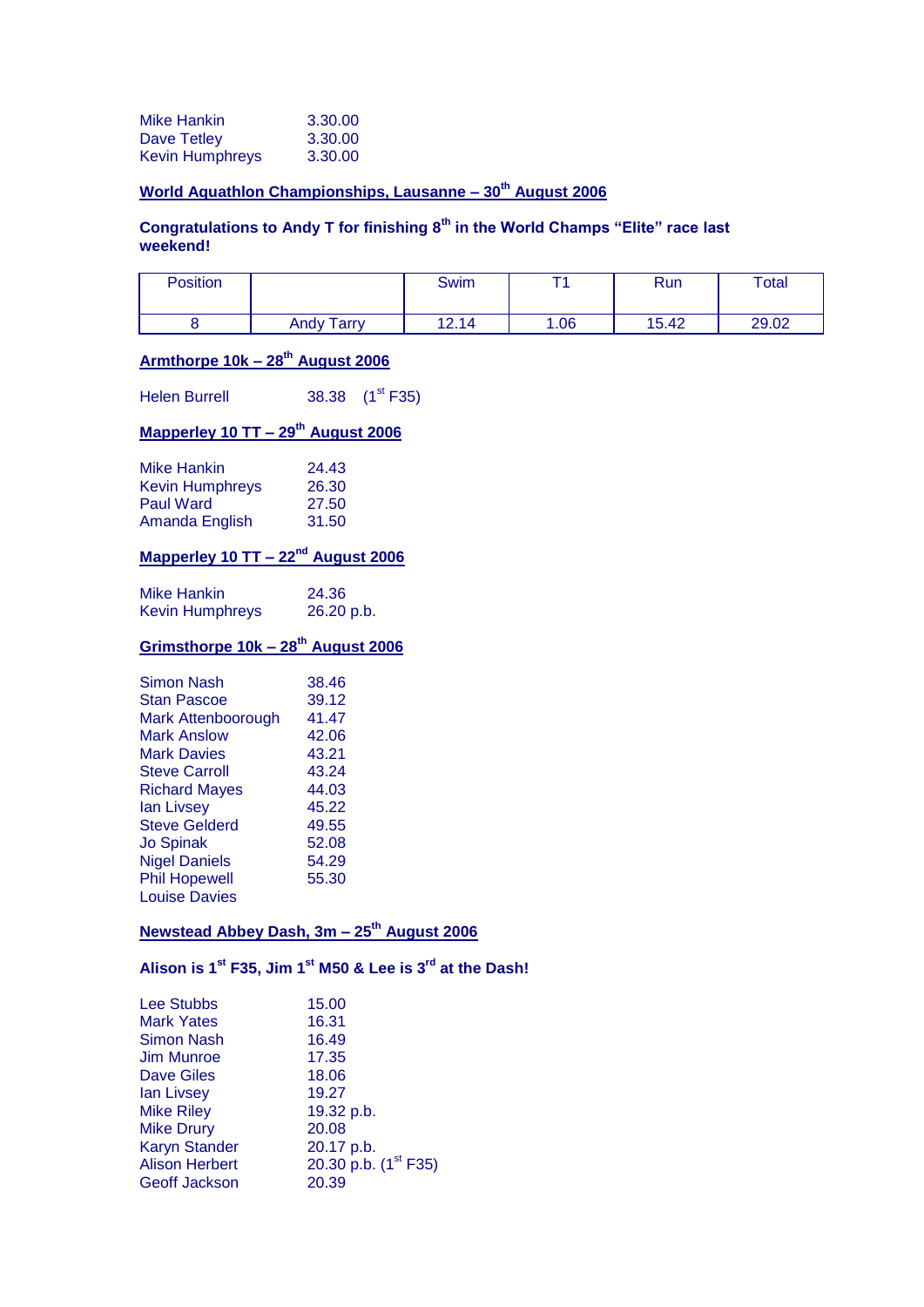| <b>Bob Hayes</b>      | 20.55      |
|-----------------------|------------|
| <b>Amanda Lowton</b>  | 21.19 p.b. |
| <b>Jo Spinak</b>      | 22.44      |
| <b>Michelle Flint</b> | 23.06      |
| <b>Michelle Yates</b> | 23.16      |
| <b>Brian Moon</b>     | 23.39      |
| <b>Phil Hopewell</b>  | 24.44      |
| <b>Colin Peet</b>     | 25.54      |
| George Morana         | 27.58      |

### **Birchwood 10k – 20th August 2006**

Jo Stocks 48.59

### **Maid Marion 1m Relays – 17th August 2006**

| Alyson Wyle          | 5.57 | (Notts AC) |                            |
|----------------------|------|------------|----------------------------|
| <b>Tracey Hallam</b> | 6.41 | (Notts AC) |                            |
| Lisa Tarry           | 6.48 | Redhill    |                            |
| <b>Andy Proffitt</b> | 5.28 | Redhill    | 4 <sup>th</sup> Mixed Team |

### **Notts Road Race 5, Holme P, 5m- 18th August 2006**

The final race of the series was always set up to be a battle between the ladies for the Silver and Bronze Senior team positions with Redhill "B", Sutton and Newark separated by a mere 2 points with the other team categories outcomes almost guaranteed.

Once the race developed though there was only going to be one outcome in the Ladies Senior race and that saw Gold and Silver both going to Redhill's Ladies, (a marvellous & probably unprecedented achievement) together with the Ladies Vet title (last won in 1998). Redhill's men also weighed in with the Senior Team title and Silver & Bronze Team medals in the Men's Vets giving Redhill 6 team medal finishing positions!

Individually Lee was crowned overall Champion and Rob was 2<sup>nd</sup> overall, Jim won M50 Silver, Helen B was 2<sup>nd</sup> overall & won Gold F35 whilst Fliss won Gold F45.

Our club success though is through everyone's participation in the series (and there were again record Redhill numbers this year) and to all those that helped at the finish line and in other ways, thanks to you all.

Redhill's men have led the way in the Road Race series over the last couple of years, the pride this year however has to go to the Ladies who have really dominated the season from the very start and have never really looked like being caught since that first Epperstone race, Congratulations!

#### **Overall results summary**

#### **Individual**

| <b>Lee Stubbs</b>    | <b>Senior Gold Overall Champion</b> |
|----------------------|-------------------------------------|
| <b>Rob Keal</b>      | <b>Senior Silver</b>                |
| <b>Jim Munroe</b>    | <b>M50 Silver</b>                   |
| <b>Helen Burrell</b> | <b>Senior Silver, F35 Gold</b>      |
| <b>Fliss Garland</b> | F45 Gold                            |

#### **Teams**

| <b>Senior Ladies "A"</b> | Gold          | (Kate/Helen B, Emily & Elsie) |
|--------------------------|---------------|-------------------------------|
| <b>Senior Ladies "B"</b> | <b>Silver</b> | (Catherine, Helen F & Karyn)  |
| <b>Vet Ladies</b>        | Gold          | (Caroline, Fliss & Sharon)    |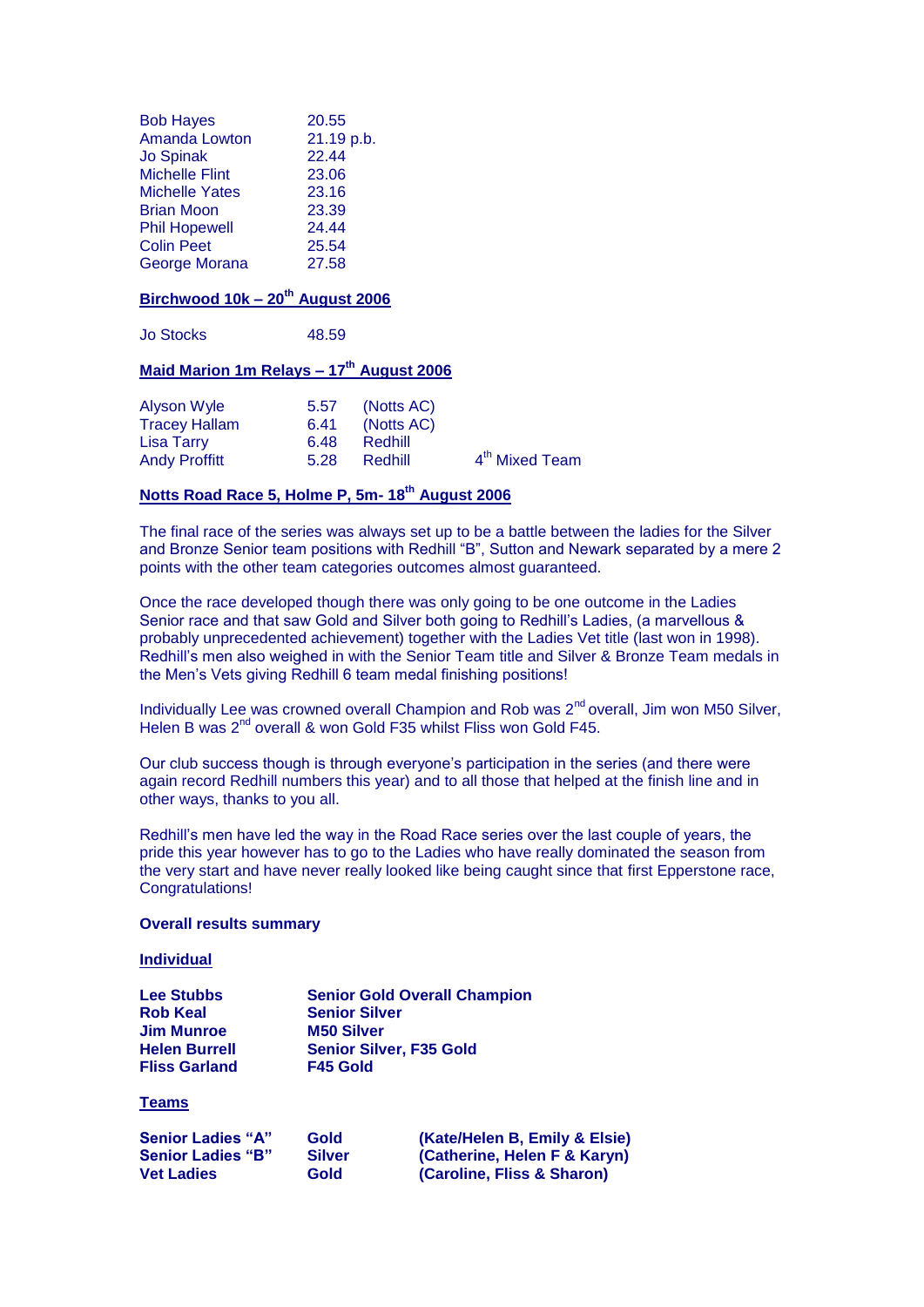| <b>Senior Men</b>  | Gold          |
|--------------------|---------------|
| <b>Vet Men "A"</b> | <b>Silver</b> |
| Vet Men "B"        | <b>Bronze</b> |

**Senior Men Gold (Lee, Rob K, Paul, Clive, Ben B +1 o/s to award) Vet Men "A" Silver (Paul C, Kevin S, Stan & Simon) Vet Men "B" Bronze (Mark Att, Jim, Tom & Mark Ans)**

#### **Holme P Results**

| 3          | Le Stubbs                | 2             | Helen Burrell         |
|------------|--------------------------|---------------|-----------------------|
| 6          | <b>Rob Keal</b>          | 3             | <b>Sharon Smith</b>   |
| 10         | <b>Paul Newton</b>       | 4             | <b>Emily Rose</b>     |
| 15         | <b>Terry Smith</b>       | 5             | <b>Ann Ford</b>       |
| 16         | <b>Matthew Clapp</b>     | 10            | Nicola Mabbot         |
| 22         | <b>Nigel Cobb</b>        | 12            | <b>Elsie Roberts</b>  |
| 23         | <b>Tim Steadman</b>      | 19            | <b>Caroline Norto</b> |
| 25         | <b>Mark Yates</b>        | 20            | <b>Karyn Stander</b>  |
| 28         | <b>Simon Nash</b>        | 22            | <b>Fliss Garland</b>  |
| 34         | <b>Clive Greyson</b>     | 25            | <b>Alison Herbert</b> |
| 36         | <b>Paul Clarke</b>       | 28            | <b>Catherine Cha</b>  |
| 39         | <b>Stan Pascoe</b>       | 36            | <b>Sally Plastow</b>  |
| 46         | <b>Tom McCulloch</b>     | 58            | <b>Pachel Martn</b>   |
| 48         | <b>Kevin Squires</b>     | 64            | <b>Michelle Flint</b> |
| 51         | <b>Martyn McHale</b>     | 68            | <b>Suzi Artis</b>     |
| 52         | <b>Kevin Brown</b>       |               |                       |
| 53         | <b>Jim Munroe</b>        | Ladies = $15$ |                       |
| 55         | <b>Jamie Beverton</b>    |               |                       |
| 56         | <b>Ben Bennett</b>       |               |                       |
| 73         | <b>Steve Carroll</b>     |               |                       |
| 81         | <b>Mark Attenborough</b> |               |                       |
| 83         | <b>David Giles</b>       |               |                       |
| 86         | <b>Graham Webster</b>    |               |                       |
| 89         | <b>Paul Satcey</b>       |               |                       |
| 95         | <b>Richard Mayes</b>     |               |                       |
| 123        | <b>Des Gibbons</b>       |               |                       |
| 125        | <b>Paul Mellors</b>      |               |                       |
| 126        | <b>Mike Riley</b>        |               |                       |
| 130        |                          |               |                       |
| 131        | <b>Everton Eriky</b>     |               |                       |
| 136        | <b>Mark Widdowson</b>    |               |                       |
|            | <b>Geoff Jackson</b>     |               |                       |
| 138<br>145 | lan Livsey               |               |                       |
|            | <b>Mark TomInson</b>     |               |                       |
| 146        | <b>Pete Scoffings</b>    |               |                       |
| 147        | <b>Gordon Ross</b>       |               |                       |
| 159        | Dennis O'Neill           |               |                       |
| 170        | <b>Steve Gelderd</b>     |               |                       |
| 177        | <b>Keith Palmer</b>      |               |                       |
| 179        | <b>Chris Middleton</b>   |               |                       |
| 181        | <b>Chris McDonald</b>    |               |                       |
| 194        | <b>Dennis Reeson</b>     |               |                       |
| 201        | <b>Brian Moon</b>        |               |                       |
| 202        | <b>Nigel Daniels</b>     |               |                       |
| 206        | <b>Phil Hopewell</b>     |               |                       |
| 210        | <b>Phil Williams</b>     |               |                       |
| 211        | <b>Colin Peet</b>        |               |                       |

 $Men = 46$ 

**Milland Valley Trail, 21k – 7 th August 2006**

Elsie Roberts 1.47.28

**Newark ½ marathon – 14th August 2006**

- 2 Helen Burrell<br>3 Sharon Smith
- 3 Sharon Smith<br>4 Emily Rose
- 4 Emily Rose<br>5 Ann Ford Ann Ford
- 10 Nicola Mabbott
- 12 Elsie Roberts
- 19 Caroline Norton
- 
- 
- 25 Alison Herbert
- 28 Catherine Charlton<br>36 Sally Plastow
	- Sally Plastow
- 
- 58 Pachel Martn<br>64 Michelle Flint
- 64 Michelle Flint<br>68 Suzi Artis Suzi Artis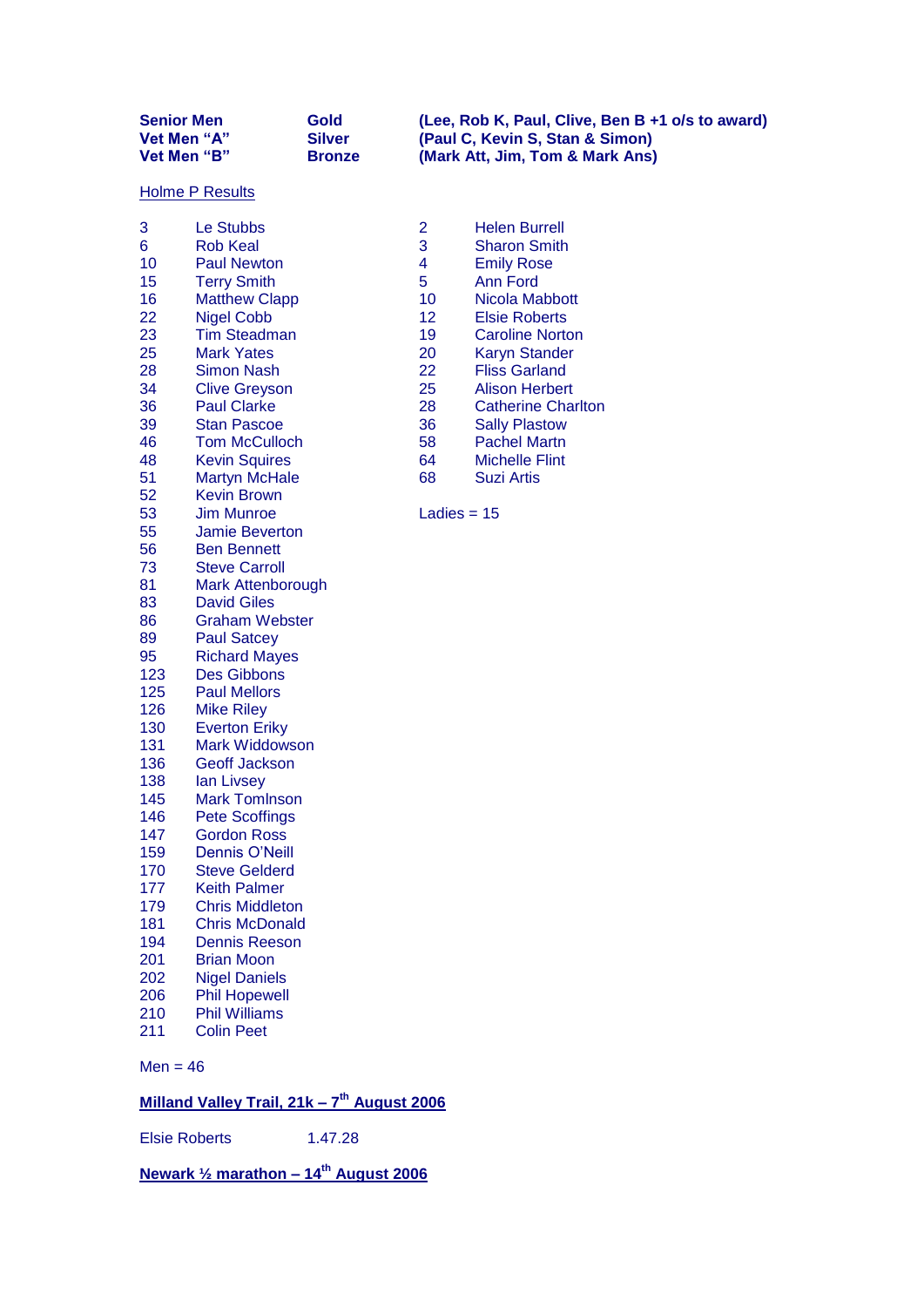| <b>Matthew Clapp</b>  | 1.16.32      |
|-----------------------|--------------|
| <b>Paul Clark</b>     | 1.21.36      |
| <b>Graham Webster</b> | 1.28.54      |
| <b>Mark Davies</b>    | 1.30.28 p.b. |
| <b>Steve Carroll</b>  | 1.30.43      |
| <b>Elsie Roberts</b>  | 1.33.32 p.b. |
| <b>Paul Stacey</b>    | 1.33.44      |
| <b>Mike Drury</b>     | 1.38.53      |
| Arthur Hancock        | 1.39.36      |
| Carl Davev            | 1.41.53      |
| Keith Palmer          | 1.42.59      |
| <b>Ed Crisp</b>       | 1.48.53      |
| <b>Jo Spinak</b>      | 1.48.59      |
| <b>Dave Onions</b>    | 1.50.57      |
| Jo Stocks             | 1.54.20      |
| Dave Musgrove         | 2.39.44      |

### **Askern 10m – 14th August 2006**

Catherine Charlton 1.16.48 p.b.  $(5^{th}$  Lady, 1<sup>st</sup> Senior Lady)

## **Jagemeister 10k – 12th August 206**

#### **2 nd for Emily at the Jagermeister!**

This Formula One run event has always been popular and Redhill numbers this year were swelled by those after club Grand Prix points.

| <b>Terry Smith</b>       | 35.36                        |
|--------------------------|------------------------------|
| <b>Simon Nash</b>        | 36.35 p.b.                   |
| <b>Clive Greyson</b>     | 37.02                        |
| <b>Tom McCulloch</b>     | 38.16                        |
| <b>Kevin Brown</b>       | 38.18                        |
| Mark Attenborough        | 39.51                        |
| <b>Mark Anslow</b>       | 39.59                        |
| <b>Ed Crisp</b>          | 40.11                        |
| <b>Mark Davies</b>       | 40.16 p.b.                   |
| <b>Emily Rose</b>        | 40.41 (2 <sup>nd</sup> Lady) |
| <b>Steve Carroll</b>     | 40.41                        |
| <b>Paul Stacey</b>       | 40.51 p.b.                   |
| <b>Phil Williams</b>     | 42.34                        |
| <b>Mike Riley</b>        | 43.14                        |
| <b>Pete Scoffings</b>    | 43.43                        |
| <b>Mike Drury</b>        | 44.07                        |
| <b>Geoff Jackson</b>     | 44.10                        |
| <b>Mark Tomlinson</b>    | 44.20                        |
| <b>Caroline Norton</b>   | 44.20                        |
| <b>Caroline Charlton</b> | 44.23                        |
| <b>Colin Bones</b>       | 45.12                        |
| <b>Karyn Stander</b>     | 45.17                        |
| <b>Keith Palmer</b>      | 45.26                        |
| <b>Alison Herbert</b>    | 45.47                        |
| <b>Sally Plastow</b>     | - 46.10                      |
| <b>Graham Webster</b>    | 46.12                        |
| Dennis O'Neill           | 46.14                        |
| Amanda Lowton            | 46.27                        |
| <b>Steve Gelderd</b>     | 46.30                        |
| <b>Emma Futcher</b>      | 48.48                        |
| <b>Rachel Martin</b>     | 49.09                        |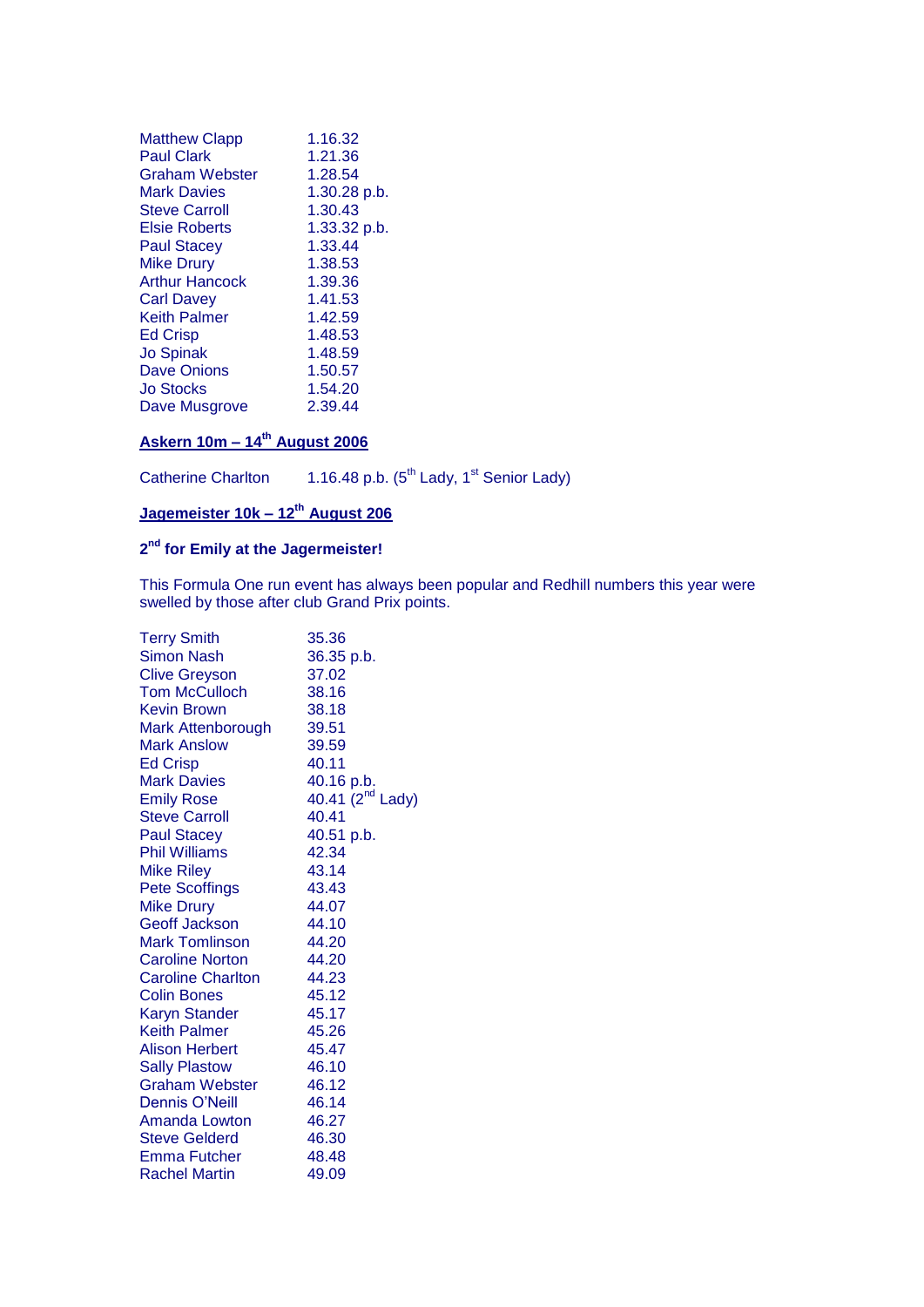| <b>Michelle Flint</b> | 49.32 |
|-----------------------|-------|
| Dennis Reeson         | 49.59 |
| <b>Pauline Clark</b>  | 52.12 |
| <b>Colin Peet</b>     | 59.36 |
| <b>Louise Davies</b>  | 61.12 |

#### **Nottingham Super Sprint Triathlon – 6 th August 2006**

| <b>Position</b> |                  | Swim | <b>Bike</b> | Run   | $\tau$ otal |
|-----------------|------------------|------|-------------|-------|-------------|
| 20              | <b>Paul Ward</b> | 7.55 | 17.16       | 13.07 | 38.18       |
| 37              | Amanda English   | 8.35 | 19.38       | 16.21 | 44.34       |

#### **National Club Triathlon Relays – 5 th August 2006**

### **A second National title for Andy T in the space of a week!**

| Pos |                                                          | Swim (4 x 400m) & | Run             | <b>Total</b> |
|-----|----------------------------------------------------------|-------------------|-----------------|--------------|
|     |                                                          | Bike (4 x 9.5m)   | $(4 \times 5k)$ |              |
|     | Including Andy T (TFN Orca)                              | 1.43.19           | 1.08.20         | 2.51.39      |
| 83  | Tim Metcalfe, Ben Ian, Kevin<br>Humphreys, Simon Nash    | 2.01.45           | 1.23.35         | 3.25.20      |
| 102 | Mike Hankin, Matt Hemsley,<br>Paul Ward, (Verity Butler) | 2.02.17           | 1.29.23         | 3.31.40      |
| 128 | <b>Including Cam Davies</b>                              | 2.06.49           | 1.43.11         | 3.50.00      |

### **Sherwood 10 TT – 1 st August 2006**

| <b>Mike Hankin</b>      | 25.05      |
|-------------------------|------------|
| lan Hales               | 25.10      |
| <b>Kevin Humphreys</b>  | 27.24      |
| <b>Paul Ward</b>        | 27.34      |
| <b>Cam Davies</b>       | 29.23 p.b. |
| <b>Liz Green Davies</b> | 31.47 p.b. |
|                         |            |

### **Sherwood 10 TT – 25th July 2006**

| <b>Andy Proffitt</b>    | 21.31 |
|-------------------------|-------|
| lan Hales               | 25.26 |
| <b>Matt Hemsley</b>     | 26.58 |
| <b>Paul Ward</b>        | 27.27 |
| <b>Cam Davies</b>       | 29.51 |
| <b>Liz Green Davies</b> | 32.02 |
| Amanda English          | 33.19 |
|                         |       |

### **Sherwood 10 TT – 18th July 2006**

| lan Hales               | 24.46 |
|-------------------------|-------|
| <b>Matt Hemsley</b>     | 25.56 |
| <b>Paul Ward</b>        | 27.08 |
| <b>Kevin Humphreys</b>  | 27.18 |
| Lee Stubbs              | 28.01 |
| <b>Cam Davies</b>       | 29.53 |
| <b>Liz Green Davies</b> | 32.14 |
| Amanda English          | 33.17 |
|                         |       |

**National Aquathon Championships, Salford, Manchester – 30th July 2006**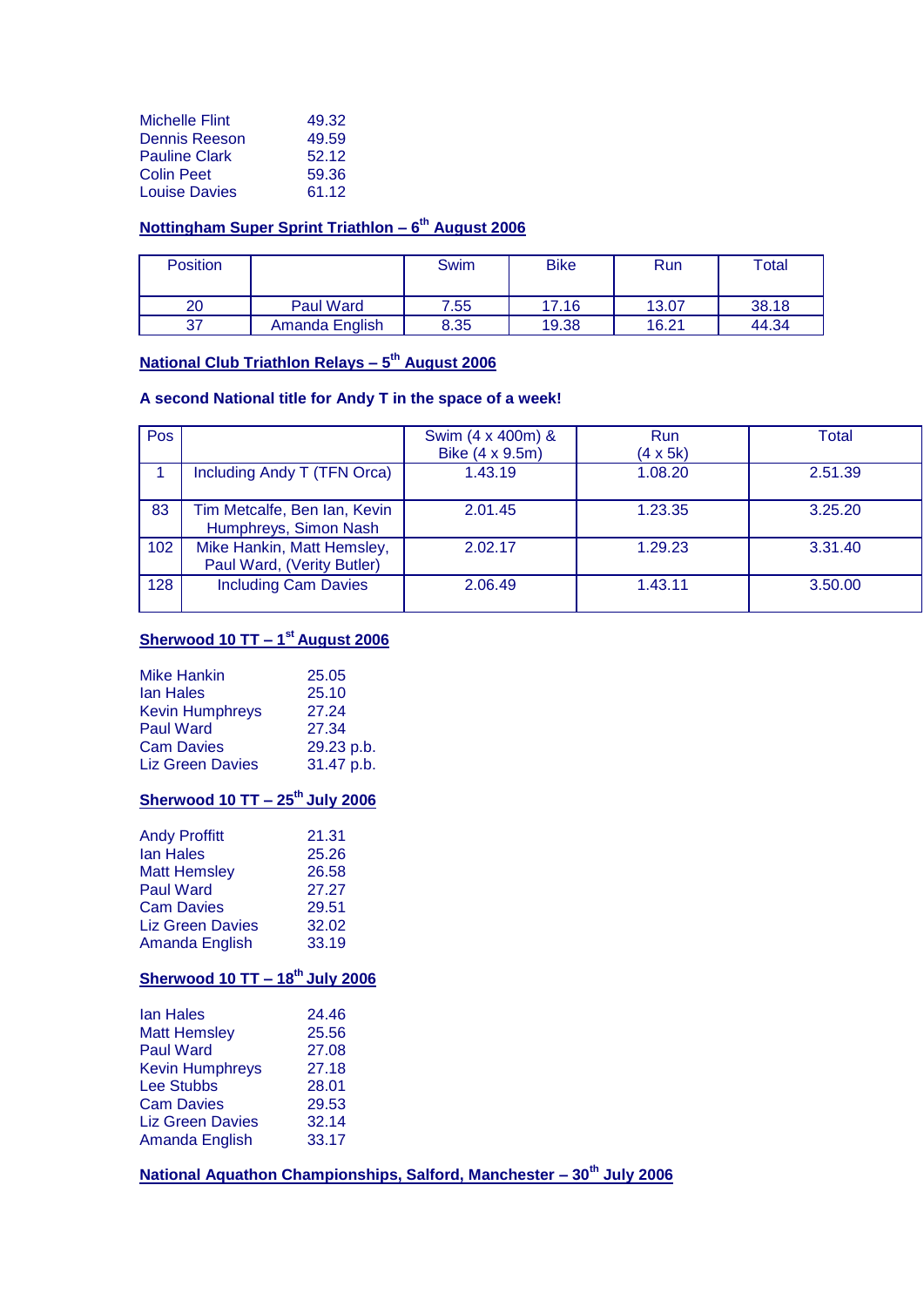### **National title for Andy T ! Congratulations to Andy Tarry for winning the National Aquathon Champonships**

| Position |                   | Swim  | ÷.   | Run   | Total |
|----------|-------------------|-------|------|-------|-------|
|          | <b>Andy Tarry</b> | 09.58 | 0.13 | 16.00 | 26.11 |

### **Hatfield Triathlon – 30th July 2006**

| <b>Position</b> |             | Swim<br>750m | <b>Bike</b><br><b>20k</b> | Run<br>5k | Total   |
|-----------------|-------------|--------------|---------------------------|-----------|---------|
| 52              | Mike Hankin | 15.38        | 38.47                     | 25.03     | 1.19.28 |
| 67              | Dawn Hales  | 13.54        | 45.22                     | 22.48     | .22.04  |

### **Heanor 5m – 28th July 2006**

| <b>Steve Gelderd</b> | 39.38 |
|----------------------|-------|
| <b>Mike Monks</b>    | 41.30 |
| Dennis Reeson        | 42.07 |
| <b>Colin Peet</b>    | 48.26 |

### **Notts 5m – 28th July 2006**

| <b>Lee Stubbs</b>       | 25.37 |
|-------------------------|-------|
| <b>Paul Newton</b>      | 27.20 |
| <b>Kevin Squires</b>    | 31.03 |
| Mark Attenborough       | 32.18 |
| <b>Richard Wheatley</b> | 32.35 |
| Dave Walsh              | 32.53 |
| Carl Davev              | 35.26 |
| Colin Bones             | 36.09 |
| lan Livsev              | 36.23 |
| <b>Mike Drury</b>       | 38.40 |
| <b>Dennis O'Neill</b>   | 39.52 |
| <b>Jo Spinak</b>        | 39.54 |
| <b>Michelle Flint</b>   | 40.12 |
| Brian Moon              | 41.39 |
| <b>Nigel Daniels</b>    | 43.54 |
|                         |       |

### **Lake Placid Ironman – 22nd July 2006**

Mark's latest ironman event took him to the U.S.A.

| Position |                     | Swim  | <b>Bike</b> | <b>Run</b> | Total                   |
|----------|---------------------|-------|-------------|------------|-------------------------|
|          |                     | 2.4m  | 112m        | 26.2m      |                         |
| 77       | <b>Mark Redwood</b> | 55.29 | 5.13.55     | 3.55.20    | 10.11.22<br>ےں. י<br>v. |

### **Longest Day, Wolverhampton – 23rd July 2006**

Congratulations to John, who regularly ran with the club a couple of years ago, (and still always runs at Epperstone each year) as he has just finished  $4<sup>th</sup>$  overall & 3<sup>rd</sup> Senior at this well known ("non-ironman franchise") long distance event at Wolverhampton!

| Position |              | Swim<br>2.4 <sub>m</sub> | <b>Bike</b><br>112m | Run<br>26.2m | $\tau$ otal |
|----------|--------------|--------------------------|---------------------|--------------|-------------|
|          | John O'Neill | .04.10                   | 5.09.45             | 3.35.18      | 9.49.13     |

**Hathersage "Hilly" triathlon – 23rd July 2006**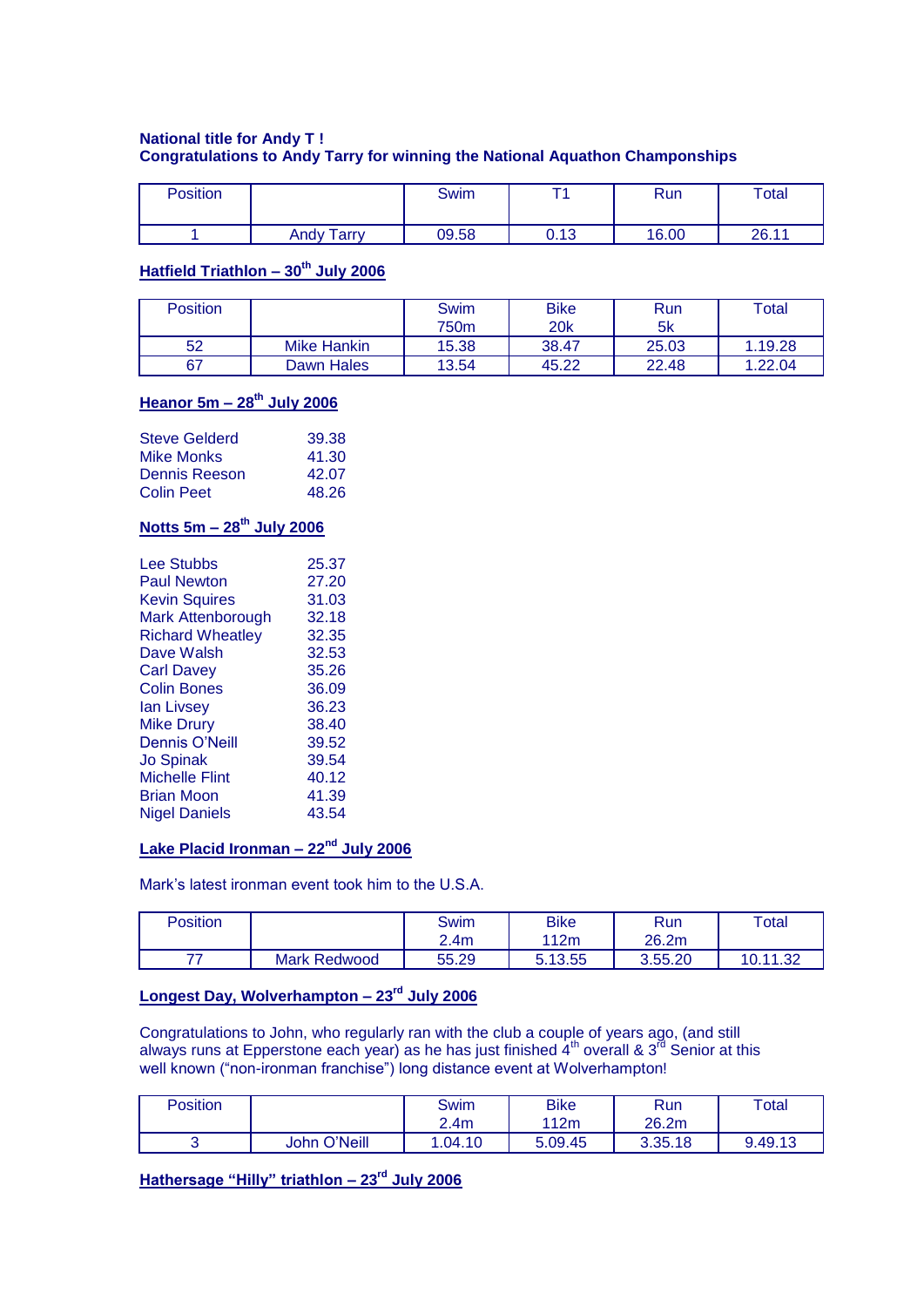| <b>Position</b> |                     | <b>Swim</b> | <b>Bike</b> | Run   | Total   |
|-----------------|---------------------|-------------|-------------|-------|---------|
| 53              | <b>Matt Hemsley</b> | 11.37       | 39.40       | 33.06 | 1.24.23 |
| 106             | Paul Ward           | 10.45       | 42.21       | 40.14 | 1.33.40 |
| 228             | Amanda English      | 11.09       | 54.01       | 51.00 | 1.56.10 |

### **Holme Moss Fell – 16th July 2006**

52 Dominic Fletcher 3.46.12

### **Darley Dale triathlon – 16th July 2006**

### **Andy wins at Darley Dale!**

| <b>Position</b>              |                     | <b>Swim</b> | <b>Bike</b> | <b>Run</b> | Total   |
|------------------------------|---------------------|-------------|-------------|------------|---------|
|                              |                     |             |             |            |         |
|                              | <b>Andy Tarry</b>   | 15.34       | 40.06       | 19.09      | 1.14.49 |
| 31                           | <b>Matt Hemsley</b> | 28.21       | 44.43       | 22.25      | 1.35.29 |
| 51                           | Mike Hankin         | 25.35       | 43.12       | 31.31      | 1.40.18 |
| 60(8 <sup>u</sup> )<br>lady) | Lisa Tarrv          | 20.55       | 54.22       | 27.31      | 1.42.48 |

#### **Belvoir middle distance triathlon – 8 th July 2006**

|                   | Swim<br>1900 metre | <b>Bike</b><br>56 <sub>m</sub> | Run<br>13.1 <sub>m</sub> | ™otal   |
|-------------------|--------------------|--------------------------------|--------------------------|---------|
| <b>Cam Davies</b> | 38.58              | 3.25.50                        | 2.25.35                  | 6.30.23 |
| Liz Green Davies  | 41.56              | 3.51.51                        | 2.17.46                  | 6.51.33 |

### **Notfast 10k – 16th July 2006**

## **Lee wins his 2nd race in a week!**

Notfast is usually hot & the race lived up to its "hot" reputation again this year slowing potentially quick times on the course. The lure of Grand prix points however drew a good turn out from the club.

| Lee Stubbs                | 33.20 $(1st)$ |
|---------------------------|---------------|
| <b>Simon Nash</b>         | 37.00 p.b.    |
| Graham Webster            | 41.00         |
| <b>Mark Davies</b>        | 41.26         |
| <b>Paul Stacey</b>        | 41.51         |
| <b>Elsie Roberts</b>      | 43.31 p.b.    |
| <b>Catherine Charlton</b> | 46.08         |
| Alison Herbert            | 46.47         |
| <b>Carl Davey</b>         | 46.57         |
| <b>Mike Drury</b>         | 47.12         |
| Sarah Parker              | 47.19         |
| Amanda Lowton             | 47.19         |
| <b>Caroline Norton</b>    | 47.43         |
| Keith Palmer              | 48.00         |
| <b>Louise Brookes</b>     | 48.06         |
| <b>Steve Gelderd</b>      | 49.36         |
| Rachel Martin             | 49.36         |
| <b>Helen Flint</b>        | 49.38         |
| Jo Stocks                 | 49.44         |
| Dennis Reeson             | 50.04         |
| Michelle Flint            | 50.38         |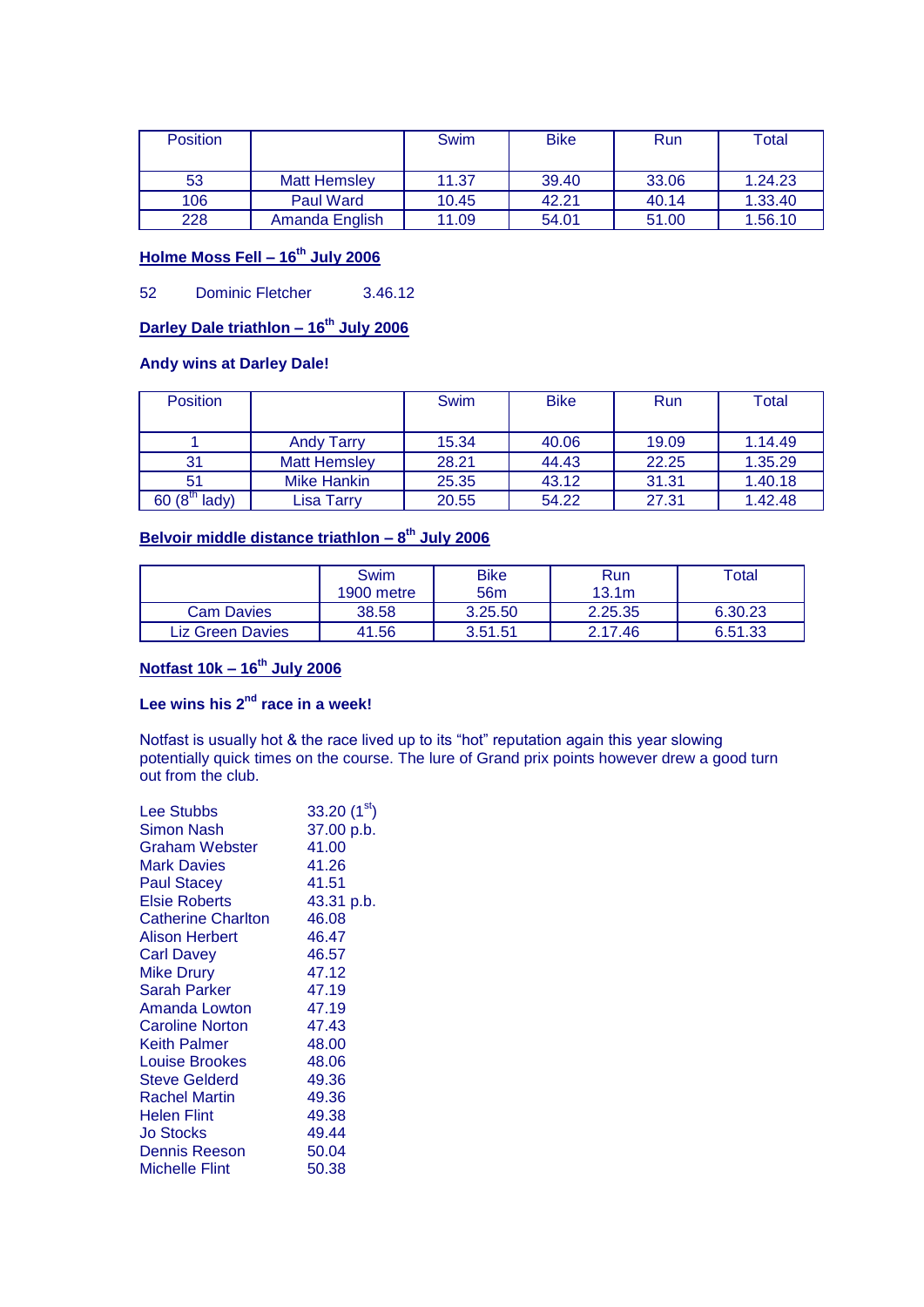| <b>Jill Salmon</b>   | 53.38 p.b. |
|----------------------|------------|
| <b>Jo McMillan</b>   | 53.39      |
| <b>Pauline Clark</b> | 53.41      |
| <b>Colin Peet</b>    | 61.00      |
| Dave Musgrove        | 65.05      |
| <b>Lynne Cowie</b>   | 94.15      |

#### **Osmotherley Phonenix, 17m Fell**

Dominic Fletcher 3.29.00

**Notts Road Race 4, Worksop 5m – 12th July 2006**

**Lee wins road race 4! Senior Ladies are 1st & 4th, Senior Men are 2nd, Vet Men are 2nd & 5th, Vet Ladies are 3rd .**

**Overall** 

153 Bob Hayes<br>156 Keith Palme 156 Keith Palmer<br>163 Wade Lowthe

Wade Lowther

**Lee leads overall & Rob is 2nd Helen B is 2nd Lady & 1st F35, Fliss is 1st F45 Senior Men lead by 294, Senior Ladies "A" lead by 137 & "B" tied for 3rd, Vet Ladies lead by 59, Vet Men are 2nd (trail by 138) & "B" are 3rd (lead 4th by 198)**

| 1   | <b>Lee Stubbs</b>        | $\overline{2}$ | <b>Helen Burrell</b>      |
|-----|--------------------------|----------------|---------------------------|
| 4   | <b>Rob Keal</b>          | $\overline{7}$ | <b>Elsie Roberts</b>      |
| 5   | <b>Paul Newton</b>       | 15             | <b>Caroline Norton</b>    |
| 21  | <b>Simon Nash</b>        | 16             | <b>Fliss Garland</b>      |
| 22  | <b>Clive Greyson</b>     | 17             | <b>Catherine Charlton</b> |
| 28  | <b>Stan Pascoe</b>       | 19             | Karen Stander             |
| 31  | <b>Kevin Squires</b>     | 21             | <b>Alison Herbert</b>     |
| 36  | <b>Paul Clarke</b>       | 26             | Amanda Lowton             |
| 38  | <b>Jamie Beverton</b>    | 29             | <b>Sarah Parker</b>       |
| 42  | <b>Bruce Olpin</b>       | 31             | <b>Louise Brookes</b>     |
| 44  | <b>Kevin Brown</b>       | 32             | <b>Sally Plastow</b>      |
| 46  | <b>Tom McCulloch</b>     | 35             | <b>Helen Lowe</b>         |
| 55  | <b>James Butler</b>      | 40             | <b>Rachel Martin</b>      |
| 58  | <b>Mark Anslow</b>       | 49             | <b>Jo Spinak</b>          |
| 61  | <b>Ben Bennett</b>       | 52             | <b>Michelle Flint</b>     |
| 71  | <b>Matt Hemsley</b>      | 53             | <b>Jo Stocks</b>          |
| 77  | <b>Graham Webster</b>    | 58             | <b>Suzi Artis</b>         |
| 78  | <b>Mark Attenborough</b> | 60             | <b>Pauline Clarke</b>     |
| 81  | <b>Dave Giles</b>        | 63             | <b>Jill Salmon</b>        |
| 86  | <b>lan Hales</b>         | 70             | <b>Jo McMillan</b>        |
| 92  | <b>Richard Mayes</b>     | 75             | Amanda English            |
| 97  | <b>Paul Stacey</b>       | 79             | <b>Louise Davies</b>      |
| 98  | <b>Jim Munroe</b>        | 81             | <b>Lynne Cowie</b>        |
| 110 | <b>Paul Mellors</b>      | 82             | <b>Liz Green Davies</b>   |
| 112 | <b>Phil Williams</b>     |                |                           |
| 120 | lan Livsey               |                | total ladies $= 24$       |
| 125 | <b>Pete Scoffings</b>    |                |                           |
| 129 | <b>Bob Hayes</b>         |                |                           |
| 130 | <b>Paul Ward</b>         |                |                           |
| 138 | <b>Mike Drury</b>        |                |                           |
| 140 | <b>Mark Tomlinson</b>    |                |                           |
| 142 | <b>Tim Cunnington</b>    |                |                           |
| 147 | <b>Andy Phillips</b>     |                |                           |
| 151 | <b>Colin Bones</b>       |                |                           |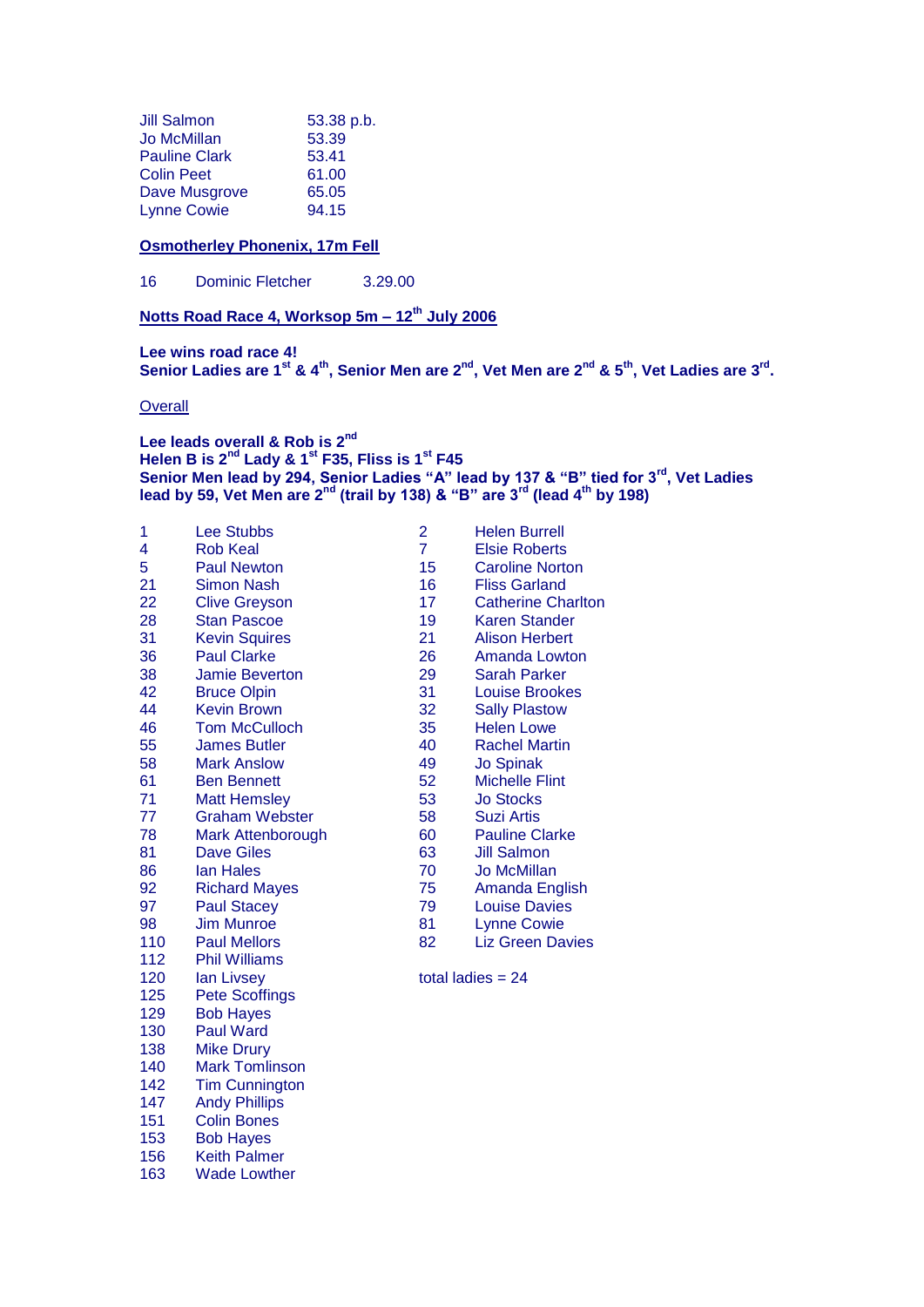- Chris Middleton
- Tony Garland
- Andrew Bryne
- Nigel Daniels
- Brian Moon
- Cam Davies
- Colin Peet
- Barry Davies

total men  $= 45$ 

#### **East Leake Triathlon – 9 th July 2006**

| <b>Position</b>                |                    | Swim  | <b>Bike</b> | Run   | Total   | <b>Penalties</b> |
|--------------------------------|--------------------|-------|-------------|-------|---------|------------------|
|                                |                    | 400m  | 20k         | 5k    |         |                  |
|                                | <b>Andy Tarry</b>  | 6.16  | 31.24       | 17.12 | 54.52   |                  |
| 36                             | <b>Mike Hankin</b> | 10.39 | 35.59       | 28.24 | 1.14.52 | $+2$ mins        |
| $\mathsf{h}$<br>$\text{c}$ ady | Dawn Hales         | 9.41  | 41.25       | 25.53 | 1.16.59 |                  |

### **Heritage Series final standings - 2006**

| <b>Emily Rose</b><br><b>Suzi Artis</b><br><b>Nigel Daniels</b> |                   | 3 <sup>rd</sup> Lady<br>$1st$ F50<br>3 <sup>rd</sup> M60 |                             |                      |  |
|----------------------------------------------------------------|-------------------|----------------------------------------------------------|-----------------------------|----------------------|--|
| <b>Ladies Team</b>                                             |                   | 2ns Team                                                 | (Emily, Jo St & Michelle F) |                      |  |
| 3                                                              | <b>Emily Rose</b> |                                                          | 28                          | <b>Matt Hemsley</b>  |  |
| 26                                                             | <b>Jo Stocks</b>  |                                                          | 35                          | Dave Giles           |  |
| 31                                                             |                   | <b>Michelle Flint</b>                                    | 43                          | <b>Paul Stacey</b>   |  |
| 36                                                             |                   | <b>Michelle Butler</b>                                   | 79                          | <b>Andy Phillips</b> |  |
| 38                                                             | Dawn Hales        |                                                          | 83                          | <b>Mike Drury</b>    |  |
| 42                                                             | <b>Bev Barnes</b> |                                                          | 87                          | Dennis O'Neill       |  |
| 44                                                             | <b>Suzi Artis</b> |                                                          | 96                          | <b>Mark Taylor</b>   |  |
| 94                                                             | Nikki Dixon       |                                                          | 142                         | <b>Nigel Daniels</b> |  |

#### **Heritage Series, race 4, Colwick, 5m – 6 th July 2006**

| 3              | <b>Emily Rose</b>      | 32.49 | 34  | <b>Matt Hemsley</b>      | 32.11 |
|----------------|------------------------|-------|-----|--------------------------|-------|
| $\overline{7}$ | <b>Elsie Roberts</b>   | 34.52 | 37  | <b>Mark Attenborough</b> | 32.15 |
| 11             | <b>Helen Flint</b>     | 36.21 | 41  | <b>Mark Anslow</b>       | 32.25 |
| 38             | <b>Jo Stocks</b>       | 39.51 | 54  | Dave Giles               | 33.17 |
| 40             | <b>Michelle Flint</b>  | 40.05 | 86  | <b>Paul Stacey</b>       | 35.12 |
| 47             | <b>Michelle Butler</b> | 40.39 | 119 | lan livsey               | 36.44 |
| 48             | Dawn Hales             | 40.44 | 124 | <b>Andy Phillips</b>     | 36.56 |
| 57             | <b>Bev Barnes</b>      | 41.11 | 137 | Dennis O'Neill           | 37.21 |
| 81             | Suzi Artis             | 42.45 | 159 | <b>Mark Taylor</b>       | 38.30 |
| 146            | Nikki Dixon            | 49.15 | 210 | <b>Mike Drury</b>        | 41.53 |
| 147            | Jacki Dixon            | 49.15 | 228 | <b>Nigel Daniels</b>     | 43.12 |
|                |                        |       | 256 | <b>Colin Peet</b>        | 48.00 |

#### **Black Rocks Fell race – 5 th July 2006**

#### **Fell win for Rob!**

| 1  | Rob Keal            | 37.22 |
|----|---------------------|-------|
| 14 | <b>Gary McMahon</b> | 43.25 |

#### **Heritage Series, race 3, Holme P, 10k – 4 th July 2006**

| <b>Emily Rose</b> | 40.37 | Nigel Cobb | 36.41 |
|-------------------|-------|------------|-------|